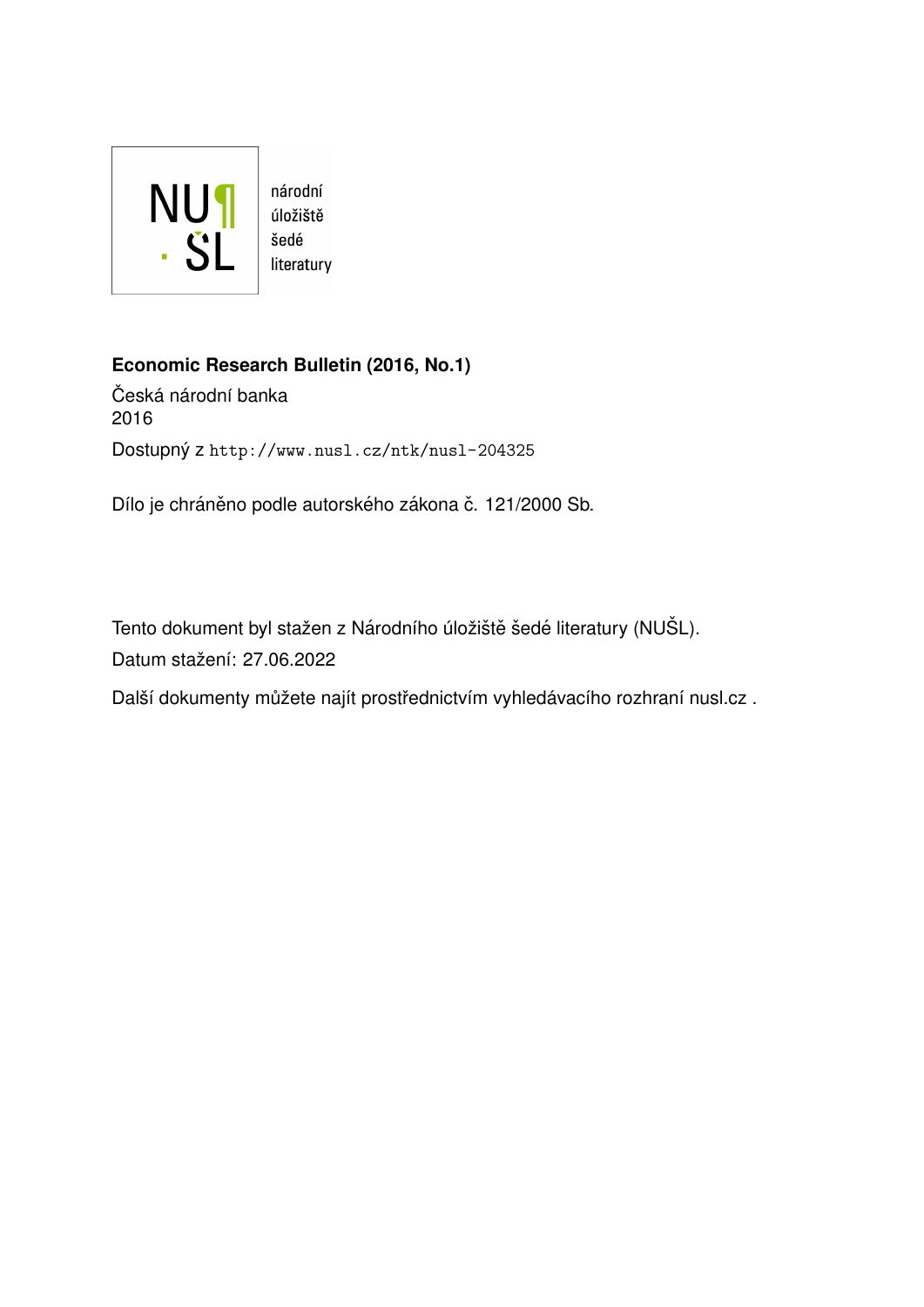# ECONOMIC RESEARCH BULLETIN

Topics in Labour Markets Volume 14, Number 1, May 2016



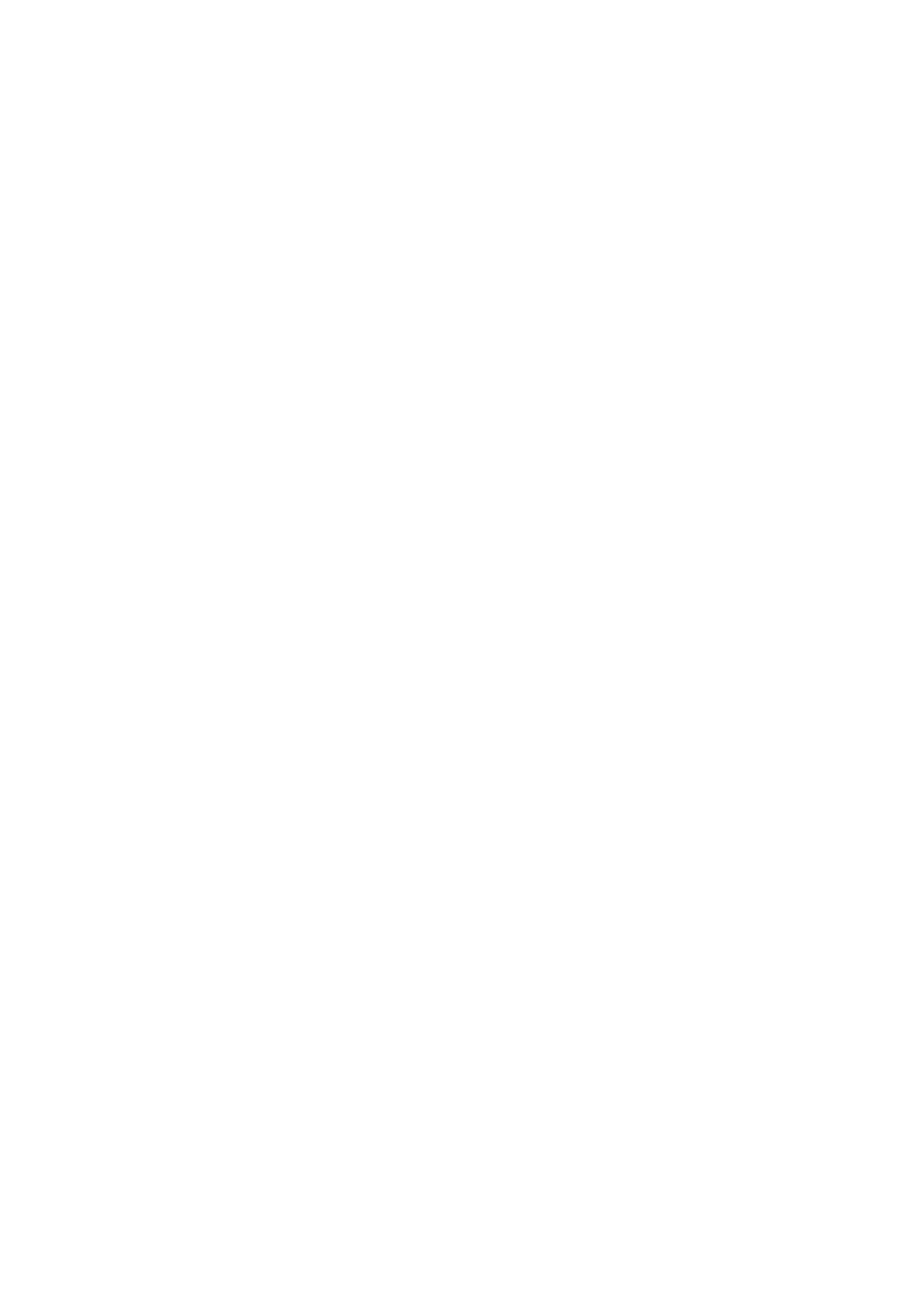**ECONOMIC RESEARCH BULLETIN**

**Topics in Labour Markets**

**Volume 14, Number 1, May 2016**

Knowledge of labour market conditions is essential to macroeconomic modelling and forecasting processes in the central bank. The slow recovery from the Great Recession calls for a deeper understanding of the underlying relationships between labour market indicators and economic activity. This edition of the Bulletin presents four articles that address labour market issues at the aggregate and firm levels.

The first two articles take a macroeconomic perspective. The first article empirically analyses labour market dynamics over business cycles in a group of more than 30 developed economies over time and identifies stable relationships between key labour market and economic variables. The second article explores alternative ways of incorporating labour market dynamics into the DSGE framework of the CNB's core prediction model and finds that more elaborate labour market models do not necessarily lead to an improvement in forecasting performance.

The last two articles draw on firm-level evidence. The third article estimates labour demand during the period 2000–2011 using balance sheet data. The last article presents evidence from an ad-hoc survey on wage- and price-setting practices conducted by the CNB in 2014 and investigates the main channels of adjustment by firms to the changing economic conditions in the aftermath of the Great Recession. The survey shows the presence of asymmetric wage adjustment, in particular downward nominal wage rigidity.

**Jan Babecký**

Czech National Bank Economic Research Department Na Příkopě 28, 115 03 Prague 1 Czech Republic tel.: +420 2 2441 2321 fax: +420 2 2441 4278 Editor of the Bulletin: Jan Babecký

### **EDITORIAL <b>IN THIS ISSUE**

#### **Empirical Analysis of Labour Markets over Business Cycles: An International Comparison**

This article documents the main cyclical features of labour market macroeconomic data in advanced countries. Among the prominent findings is that the relation between the output and unemployment cycles is stable. The article offers an interpretation of the finding for the developments observed after the Great Recession and elaborates on the implications for structural macroeconomic modelling.

**Jan Brůha and Jiří Polanský (on p. 2)**

#### **Labour Market Modelling within a DSGE Approach**

Incorporating labour market imperfections into DSGE models is currently one of most discussed issues in the field of macroeconomic modelling. Labour market variables are important indicators of economic activity and have the potential to improve the overall performance of the model. The article compares and evaluates various ways of incorporating the labour market into the standard New Keynesian DSGE framework of the CNB's core prediction model.

**Jaromír Tonner, Stanislav Tvrz and Osvald Vašíček (on p. 6)**

#### **Firm-Level Labour Demand: Adjustment in Non-Crisis Times and During the Crisis**

Labour demand elasticities are one of the key parameters used in a number of DSGE models. This article tests whether such structural parameters as the sensitivity of employment to changes in real wages and sales are affected by changing economic conditions, specifically the recent economic and financial crisis. Both short- and long-term sales and wage elasticities increased significantly during the crisis, suggesting that firms became output demand constrained.

> **Jan Babecký, Kamil Galuščák and Lubomír Lízal (on p. 10)**

#### **Labour Market Adjustment since the Global Financial Crisis: Evidence from a Survey of Czech Firms**

This article summarises how Czech firms reacted to changes in economic conditions in the aftermath of the global financial crisis of 2008–2009 until 2013 and identifies specific patterns of employment, wage and price adjustment by firms. The results are drawn from a survey of firms conducted within the third wave of the ESCB Wage Dynamics Network (WDN3).

> **Jan Babecký, Kamil Galuščák and Diana Žigraiová (on p. 14)**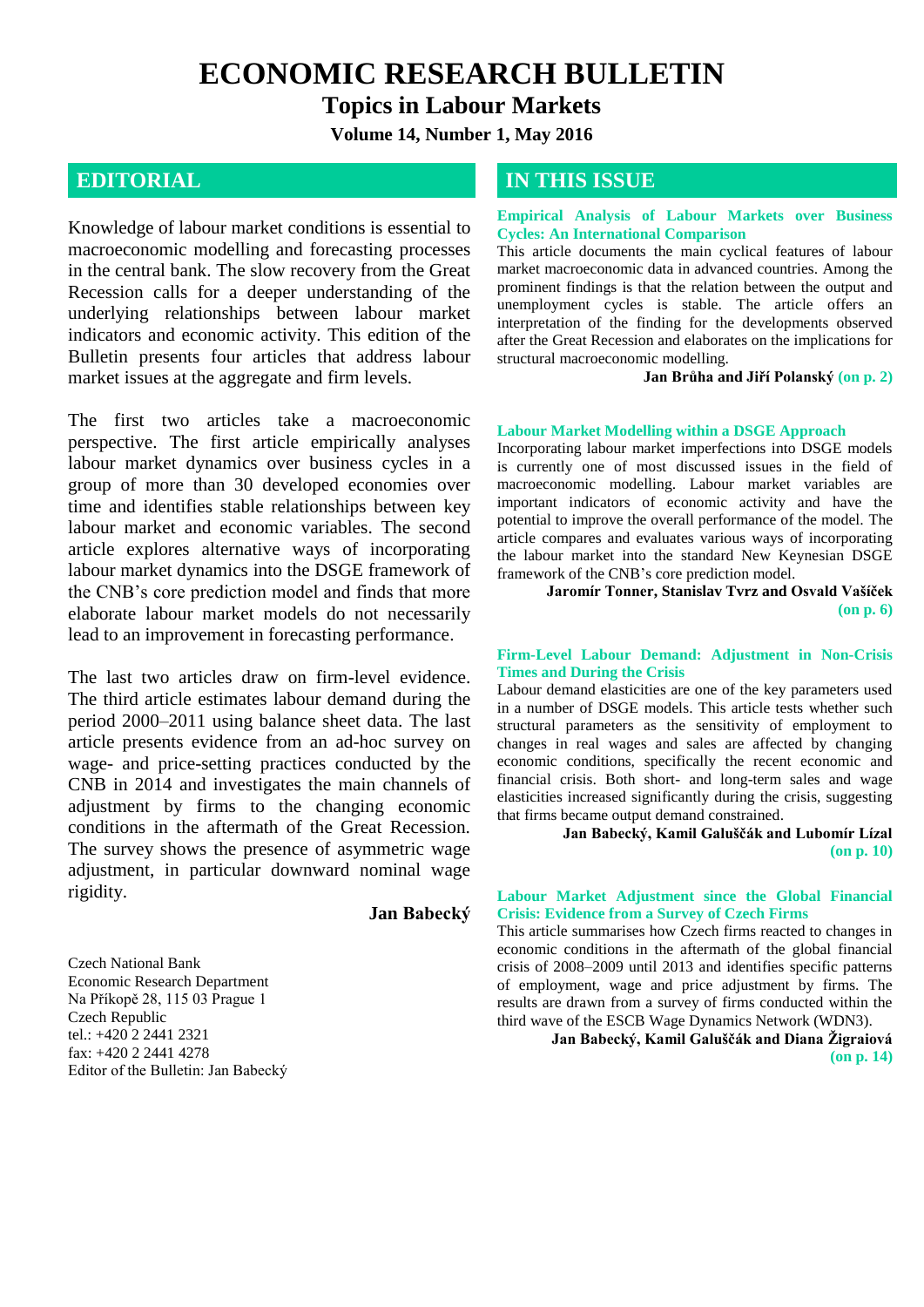# **Empirical Analysis of Labour Markets over Business Cycles: An International Comparison**

### **Jan Brůha<sup>a</sup> and Jiří Polanský<sup>b</sup>**

<sup>a</sup> Czech National Bank

<sup>b</sup> Česká spořitelna, a.s.



What can be said about labour markets in advanced countries over business cycles? Are the cyclical dynamics of labour market variables similar across countries and stable over time, or are the cyclical features of labour markets significantly varying in time and space? Our

research aims at answering these questions. To fulfil this task, we collected labour market data for more than 30 advanced countries and applied a set of empirical methods. The empirical methods range from simple correlation analysis applied to various transformations of the data, through more involved frequency-domain statistical techniques, to modern methods such as dynamic factor analysis.

There are several reasons why this research may be important. First, one may be interested to know which cyclical features depend on countries' characteristics, such as culture or labour market regulation, and which are stable across countries and over time and can thus be considered relatively robust stylised facts. Second, the results can be used as empirical checks for structural macroeconomic models with explicit labour market blocks. Third, the results of the research can shed more light on the labour market developments observed in advanced countries after the Great Recession, i.e. whether the post-2009 period can be characterised by modified economic relationships or not.

Several noteworthy results emerge from our analysis. First, we find that Okun's Law (Okun, 1962), i.e. the negative relationship between output and unemployment, is remarkably stable at cyclical frequencies and the Great Recession did not break this law for the majority of countries. Second, the relation between average wages and output varies across countries and over time. Third, we find that only a few shocks are drivers of business cycle fluctuations in labour markets. Fourth, labour market regulation has some, but only rather limited, explanatory power for explaining differences in the cyclical features of labour markets in various countries.

 $\overline{a}$ 

<sup>&</sup>lt;sup>1</sup> This article is based on Brůha and Polanský (2015).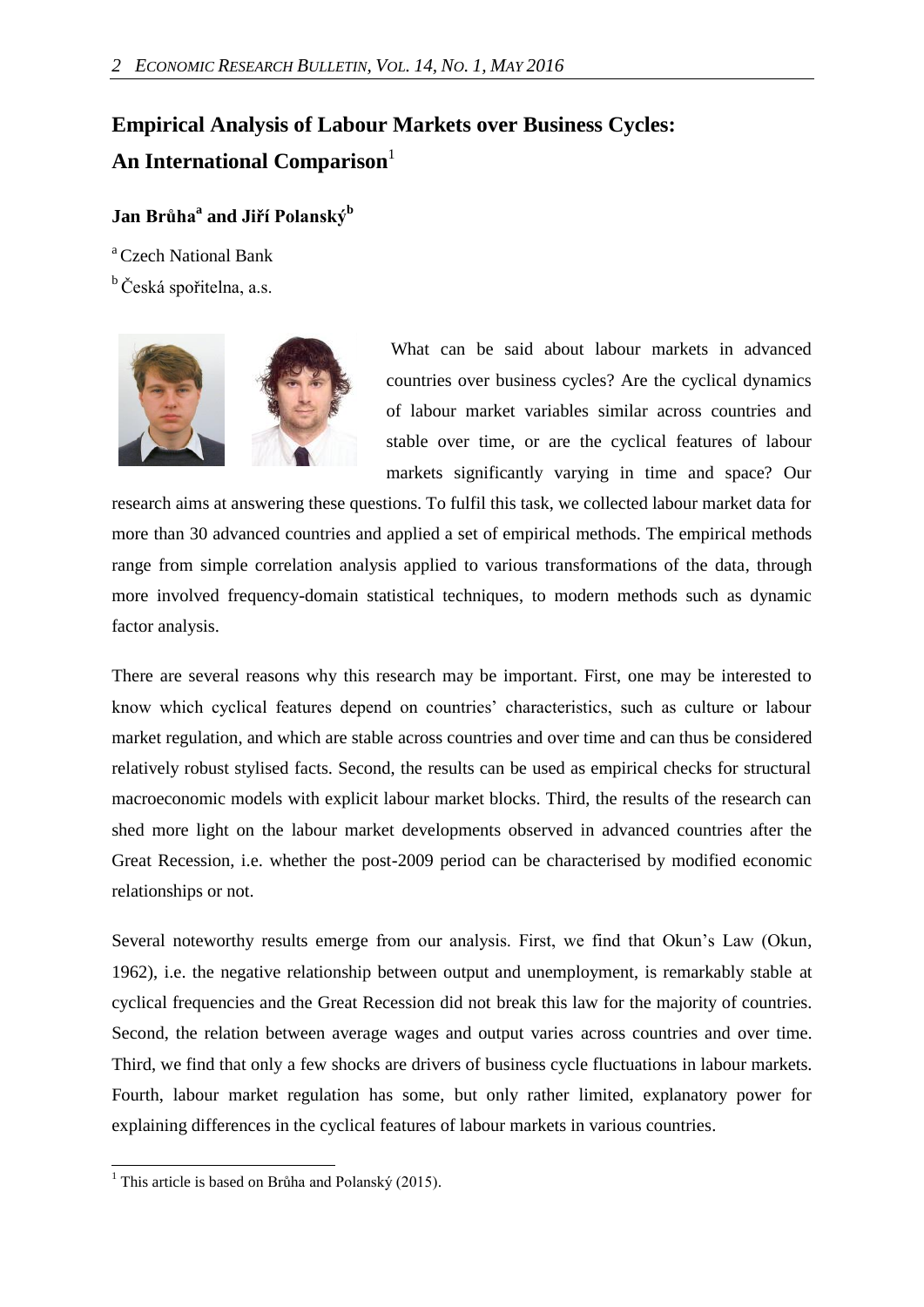We now describe these findings in more detail.

First, our analysis confirms that the strong and stable relationship between the output and unemployment cycles, known as Okun's Law (Okun, 1962), holds even during and after the Great Recession, and this result is consistent with those studies which explicitly aim at isolating cycles from data (e.g. Ball et al., 2013). While Okun's Law is stable and robust over cycles, we show that it appears to be less stable when the analysis is performed on growth rates. This worsening of the relationship is broadly in line with several studies, which – using raw growth rates – find a time-varying output-unemployment relation, especially during turbulent times such as the Great Recession.

These findings imply that interesting dynamics also occur at frequencies other than cyclical ones, and in particular that recessions are typically times of persistent change in the long-run level of unemployment (see also Owyang and Sekhposyan, 2012). The recent Great Recession is a typical recession from that perspective. This means that not only business cycles, but also trend components are important for the overall dynamics of labour market variables. Thus, for a deeper understanding of labour market dynamics, we also need to understand the long-run changes. This directly implies that other types of structural macroeconomic models than those used for analysing business cycles (such as New Keynesian DSGE models) are needed. One example of a structural model that can be used for understanding the recent changes in labour markets is the one by Jaimovich and Siu (2012), which proposes an explanation for long-run structural changes in labour markets.

Second, the cyclical relationship between output and real average wages is in a sense the polar opposite of Okun's Law. There are countries with a relatively strong relationship between output and wages, but there are also those with a weak or even negative relationship. Also, the lag/lead structure differs from country to country. We test the relationship for various definitions of wage statistics (national accounts and labour force surveys) and various deflators (real wages deflated by consumer price indexes, by consumption deflators, or by GDP deflators), but we fail to identify any systematic relationship among the variables that holds in a majority of countries in our database. The literature has offered various explanations for the lack of a robust relationship, aggregation bias being the dominant one. However, we were unable to test it using aggregate data. We tried to test the bias using sectoral-level data, but controlling for sectoral composition does not help in alleviating this puzzle.

Third, our analysis of labour market data using a dimension-reduction technique suggests that at business cycle frequencies, one shock typically explains about two-thirds of the dynamics of the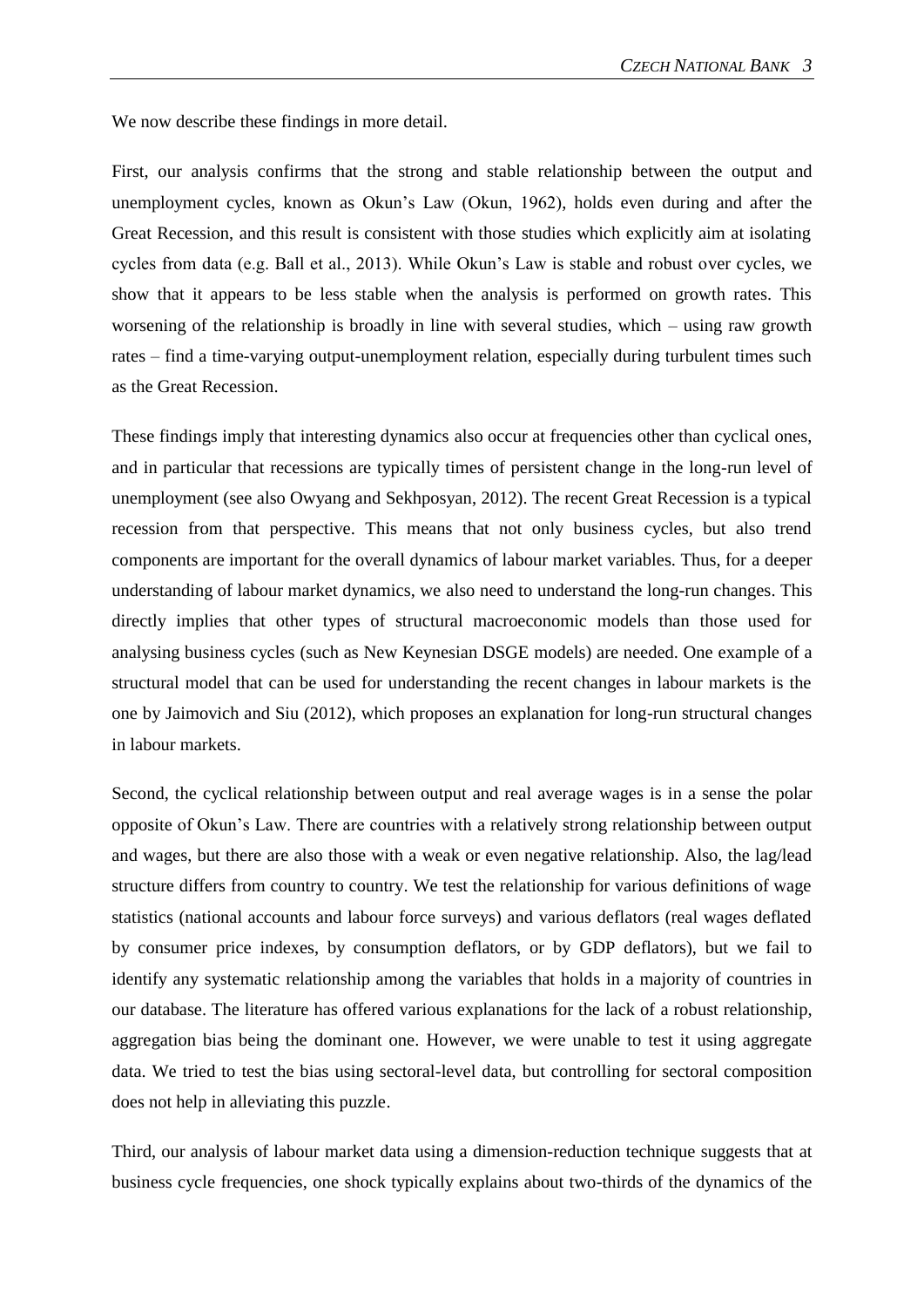selected variables (output, consumption and the main labour market variables). Two orthogonal shocks seem to explain most of the overall cyclical dynamics in most countries. More specifically, the second dominant shock contributes to the explanation of the wage dynamics. This finding is an extension of what Andrle et al. (2016) have found for the case of the main macroeconomic aggregates: there is strong and predictable comovement of cyclical frequencies.

Fourth, the reader may ask whether differences in labour market institutions and regulation help explain the differences in the cyclicality of labour market variables. We contribute to this enquiry by investigating whether employment protection legislation helps explain these differences. Consistently with the literature, we find that labour market regulation has some, but rather limited, explanatory power. In other words, most of the differences in cyclical features across countries cannot be explained by these factors, according to our results.

So, what are the implications of our empirical findings for structural macroeconomic models? First, the fact that the cyclical comovement between output and unemployment survives the inclusion of the Great Recession in the sample means that it can be used for testing structural macroeconomic models with unemployment: these models should replicate the significant correlation between the two variables at cyclical frequencies. It seems that capturing the negative correlation between the output and unemployment cycles is much more important than capturing the moments among other pairs of labour market variables. Given the stability of Okun's Law across countries and over time, it is extremely unlikely that it would be due to sampling errors. This contrasts with some other moments (such as the cyclicality of wages), which might be country- or episode-specific and should thus be calibrated in such models with knowledge of the country concerned.

The stability of Okun's Law also implies that the cyclical parts of the two variables should be explained by the same shocks. It is unlikely that different sets of shocks can explain output and unemployment comovement, since this would destroy the stability of the cyclical relationship over time. This is a particular manifestation of our finding that there are one or two main factors that drive cycles in labour market variables. Nowadays, structural macroeconomic models typically exhibit a "rich" shock decomposition in the sense that a relatively high number of shocks are needed to span a significant part of the economic dynamics. Our analysis indicates that there are one or two key factors (fundamental shocks) in an economy that should explain the behaviour of key labour market variables. A misspecification test about the number of shocks – similarly to what Andrle et al. (2016) propose – should be carried out. Of course, more shocks are needed to capture the overall dynamics of labour markets. However, outside the two dominant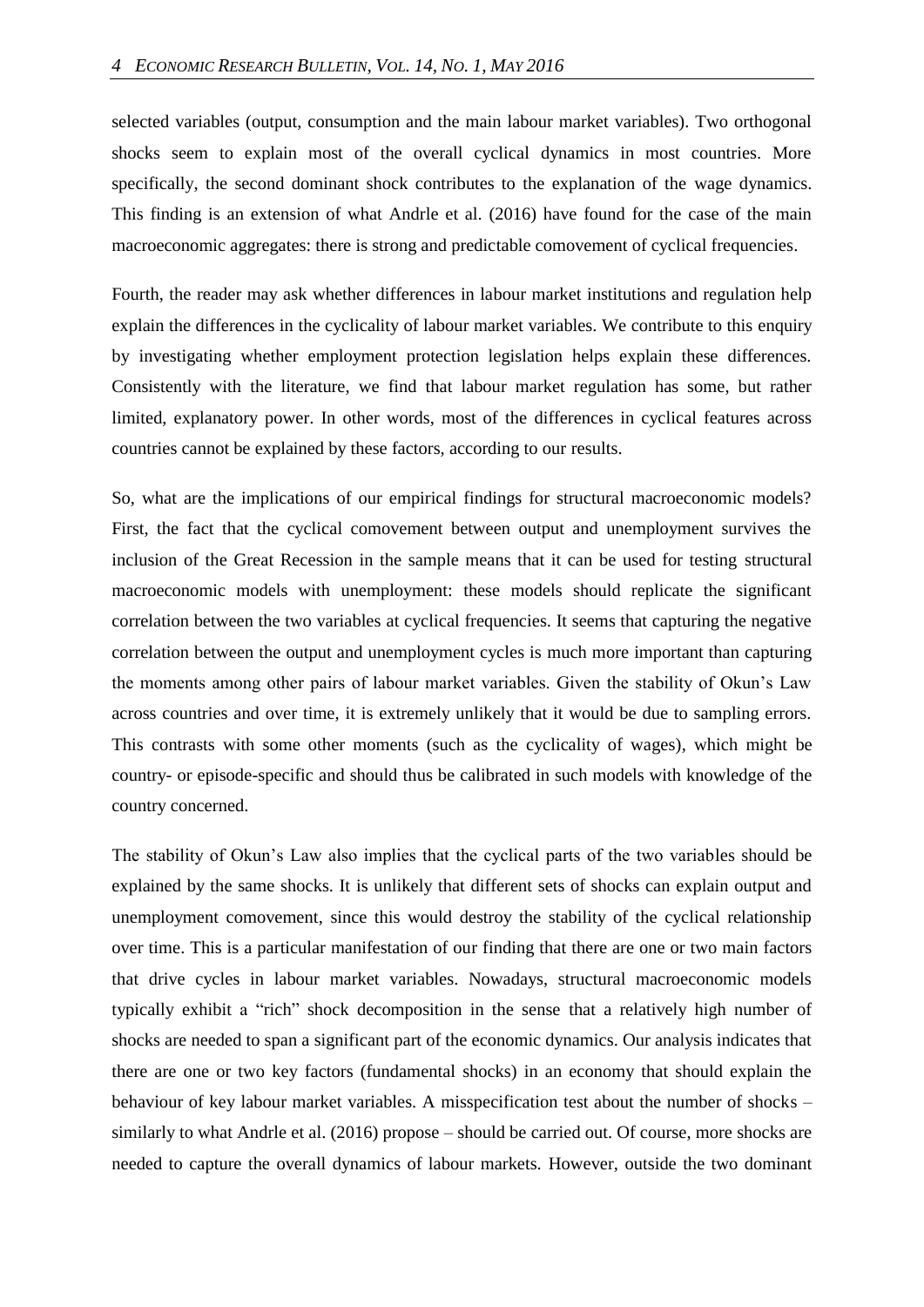business cycle shocks, they should be either short-lived shocks that capture the high-frequency dynamics of the data (such as measurement errors, non-fundamental movements due to ephemeral idiosyncratic factors, or noise in the data due to changes in methodology) or long-run trends that explain slowly moving changes spanning several business cycles (such as declines in the labour share or in the participation rate due to labour market institutions).

#### **References**

Andrle, M., Brůha, J. and Solmaz, S. (2016): On the Sources of Business Cycles: Implications for DSGE Models. CNB Working Paper No. 3/2016.

Ball, L. M., Leigh, D. and Loungani, P. (2013): Okun's Law: Fit at Fifty? NBER Working Paper No. 18668.

Brůha, J. and Polanský, J. (2015): Empirical Analysis of Labour Markets over Business Cycles: An International Comparison. CNB Working Paper No. 15/2015.

Jaimovich N. and Siu, H. E. (2012): The Trend is the Cycle: Job Polarization and Jobless Recoveries. NBER Working Paper No. 18334.

Okun, A. (1962): Potential GNP, its Measurement and Significance. Technical report, Cowles Foundation, Yale University.

Owyang, M. T. and Sekhposyan, T. (2012): Okun's Law over the Business Cycle: Was the Great Recession All That Different? *Federal Reserve Bank St. Louis Review*, 95, 399–418.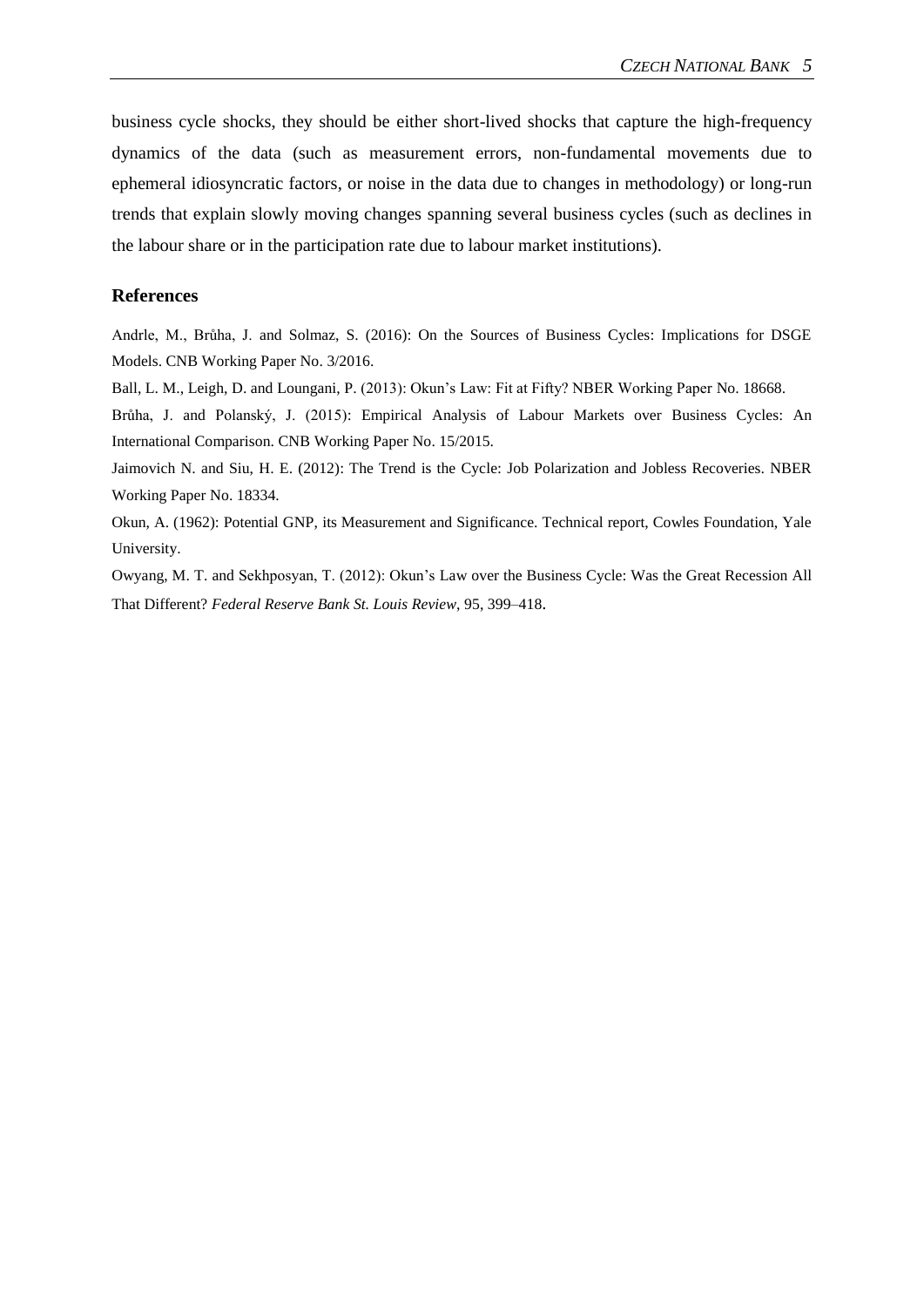## **Labour Market Modelling within a DSGE Approach**<sup>2</sup>

### **Jaromír Tonner<sup>a</sup> , Stanislav Tvrzb,c and Osvald Vašíček<sup>c</sup>**

- <sup>a</sup> Czech National Bank
- <sup>b</sup> National Bank of Slovakia
- <sup>c</sup> Masaryk University



The aim of our research was to compare and evaluate various ways of incorporating the labour market into the standard New Keynesian DSGE framework of the CNB's core prediction model (called the g3 model). Labour

market variables are important indicators of economic activity and have the potential to improve the overall performance of the model. That is why we believe that changes to the model structure should take greater account of observed labour market variables (unemployment, employment, labour force, hours worked) in the determination of the position of the economy in the business cycle and, of course, in forecasting.

The majority of current DSGE models do not explicitly embed a labour market with unemployment linked to real economic activity. In "standard" New Keynesian DSGE models, movements in the labour market are captured by varying hours worked (intensive margin) or by the choice of whether or not to participate in the labour market at all (extensive margin). Many authors point out the limitations of that approach, as unemployment, which is not explicitly modelled, is an important indicator of aggregate resource utilisation and an important focus of the policy debate.

Incorporating labour market imperfections into DSGE models is currently one of most discussed issues in the field of macroeconomic modelling. This research has intensified over the last decade, when a lot of authors have implemented a labour market with search and matching frictions introduced by Mortensen and Pissarides (1994) into the New Keynesian framework.

We considered simple data-driven modifications of the current labour market structure as well as more sophisticated theoretical concepts. First, various choices of observed labour market variables and their links to the rest of the model were taken into account. Different structural

 $\overline{a}$ 

 $2$  This article is based on Tonner et al. (2015).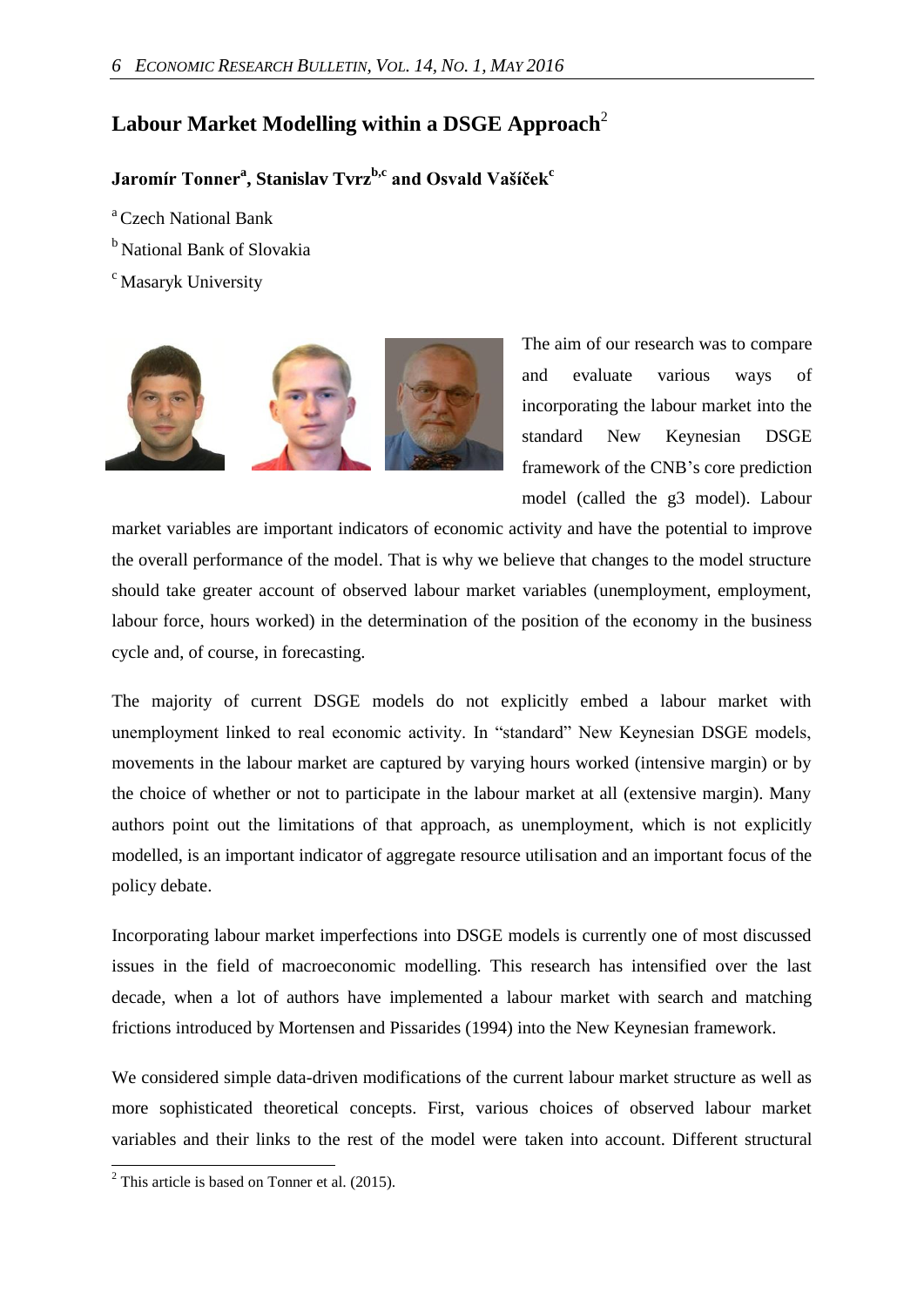concepts introducing additional assumptions into the model were investigated next. Finally, we examined the properties of multiple search and matching concepts.

The main model selection criterion was the predictive ability for unemployment. At the same time, we required the model modification not to cause any significant deterioration in the predictive ability for the remaining observed model variables. In fact, we preferred model specifications that lead to an improvement in the overall predictive ability in comparison to the baseline model. We measured the predictive ability of alternative models with the use of insample simulation. Subsequently, we also checked other model properties such as shock decompositions and impulse responses. Finally, we assessed the magnitude and feasibility of the changes to the existing model structure with the aim of keeping the model as simple as possible.

We came to the conclusion that simple changes to the observable variables deliver only partial improvements in forecasting power for some variables while at the same time leading to a deterioration for the rest. Further, we found the concept based on Okun's law, which links unemployment and the GDP gap, to be very promising for predicting all model variables except consumption. Potentially, search and matching concepts could lead to improvements in the forecasting power, but the extent of the model change is substantial, making this approach unfeasible. The preferred type of modification, one that delivers a comparable improvement in the forecasting power while keeping the extent of the necessary model changes within acceptable bounds, is the concept of Galí et al. (2011), which links unemployment to the labour market mark-up. This concept achieved one of the lowest prediction errors for unemployment while leading to a moderate improvement in the predictive power for the remaining observed model variables in comparison to the baseline model. A necessary condition for obtaining such a result is to reduce employment elasticity in the model. This reduction is supported by the fact that the unemployment gap is on average about one-third of the size of the lagged GDP gap.

As a practical experiment, we considered the inflation pressures arising from nominal wages and the exchange rate during the crisis. The Czech National Bank started using the koruna exchange rate as a monetary policy instrument in autumn 2013, when interest rates had reached the zero lower bound and further easing of monetary policy was required. We found that the baseline model tends to forecast higher nominal wage growth and lower exchange rate depreciation than models with more elaborate labour market concepts. Thus, models with elaborate labour markets would probably have identified an even higher need for a weaker exchange rate in order to deliver the desired inflationary pressures than the baseline g3 model did.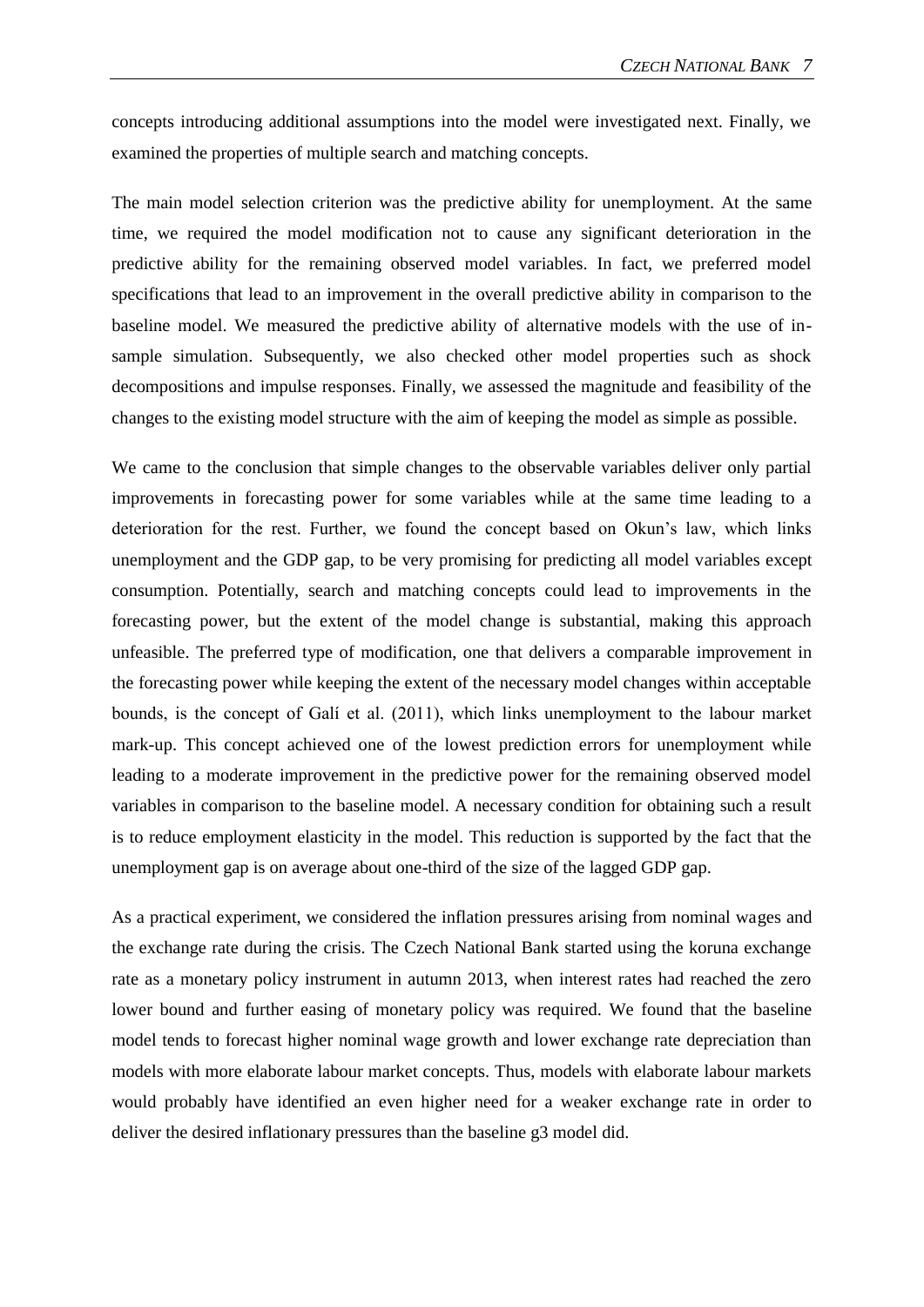

**Figure 1.** In-sample simulation of nominal QoQ wage growth, Galí's mark-up model specification

**Note:** The graph contains in-sample simulations of the quarterly growth rate of the nominal wage as calculated using the CNB's baseline g3 model (depicted in green) and its modification with the labour market according to Galí et al. (2011) (depicted in blue) together with the RMSE forecast error statistics of the eight-steps-ahead prediction. Historical data are depicted in red.

Figure 2. In-sample simulation of the unemployment rate, Galí's mark-up model specification



**Note:** The graph contains in-sample simulations of the quarterly growth rate of the unemployment rate as calculated using the CNB's baseline g3 model (depicted in green) and its modification with the labour market according to Galí et al. (2011) (depicted in blue) together with the RMSE forecast error statistics of the eightsteps-ahead prediction. Historical data are depicted in red.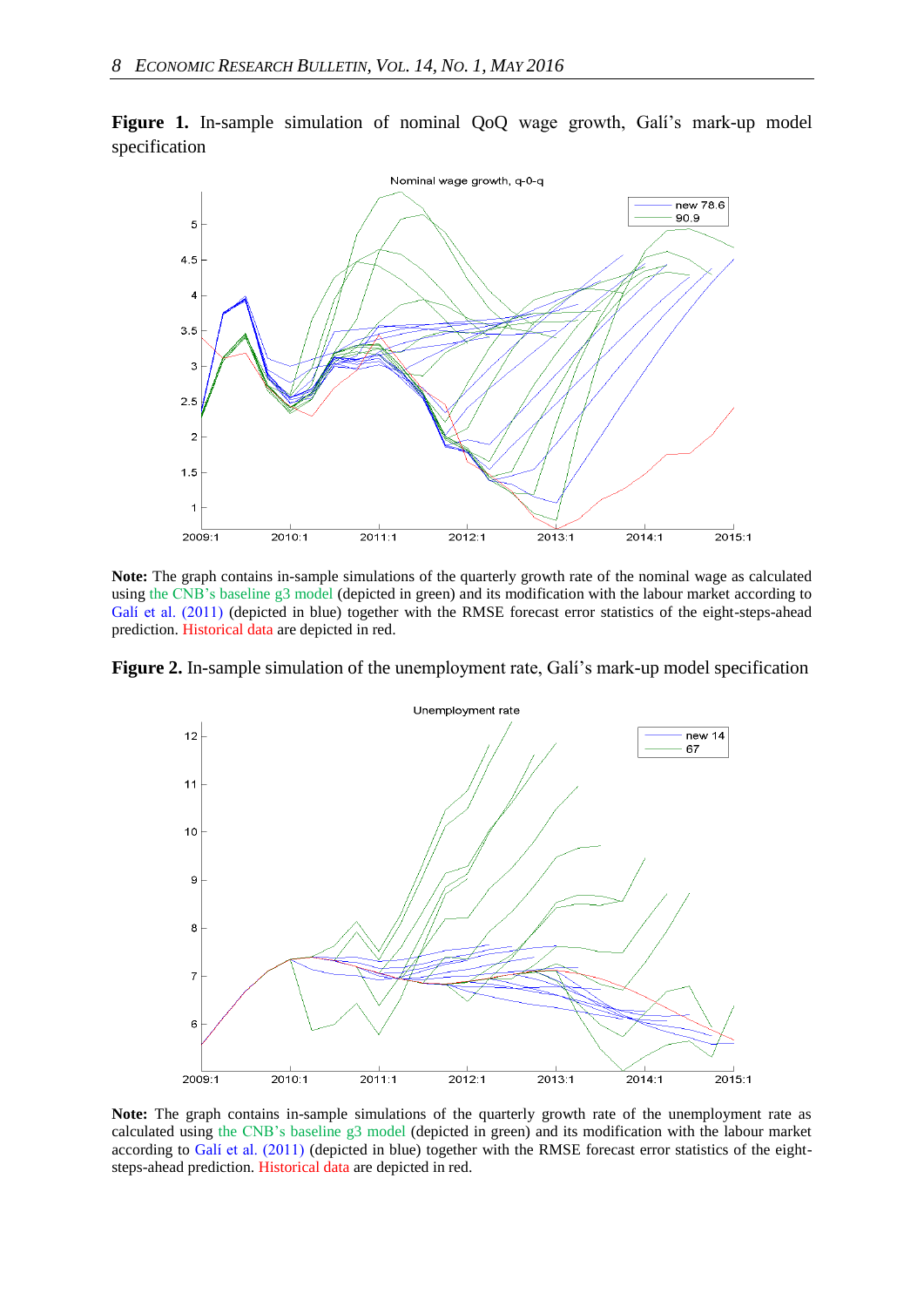

**Figure 3.** In-sample simulation of the CZK/EUR exchange rate, Galí's mark-up model specification

**Note:** The graph contains in-sample simulations of the quarterly growth rate of the nominal CZK/EUR exchange rate as calculated using the CNB's baseline g3 model (depicted in green) and its modification with the labour market according to Galí et al. (2011) (depicted in blue) together with the RMSE forecast error statistics of the eight-steps-ahead prediction. Historical data are depicted in red.

Figures 1 to 3 contain in-sample simulations of the quarterly growth rate of the nominal wage, the unemployment rate and the nominal CZK/EUR exchange rate respectively. The simulations are calculated using the CNB's baseline g3 model and its modification with the labour market modelled according to Galí et al. (2011). The graphs also contain the RMSE forecast error statistics of the eight-steps-ahead prediction of the two model alternatives compared – lower values correspond to higher forecast accuracy. Figures 1 to 3 indicate that the model with an explicit labour market gives more accurate forecasts of the depicted variables at the CNB's forecast horizon.

#### **References**

Galí, J., Smets, F. and Wouters, R. (2011): Unemployment in an Estimated New Keynesian Model. Economics Working Papers 1266, Department of Economics and Business, Universtiat Pompeu Fabra.

Mortensen, D. T. and Pissarides, C. A. (1994): Job Creation and Job Destruction in the Theory of Unemployment. *Review of Economic Studies*, 61(3), 397–415.

Tonner, J., Tvrz, S. and Vašíček, O. (2015): Labour Market Modelling within a DSGE Approach. CNB Working Paper No. 6/2015.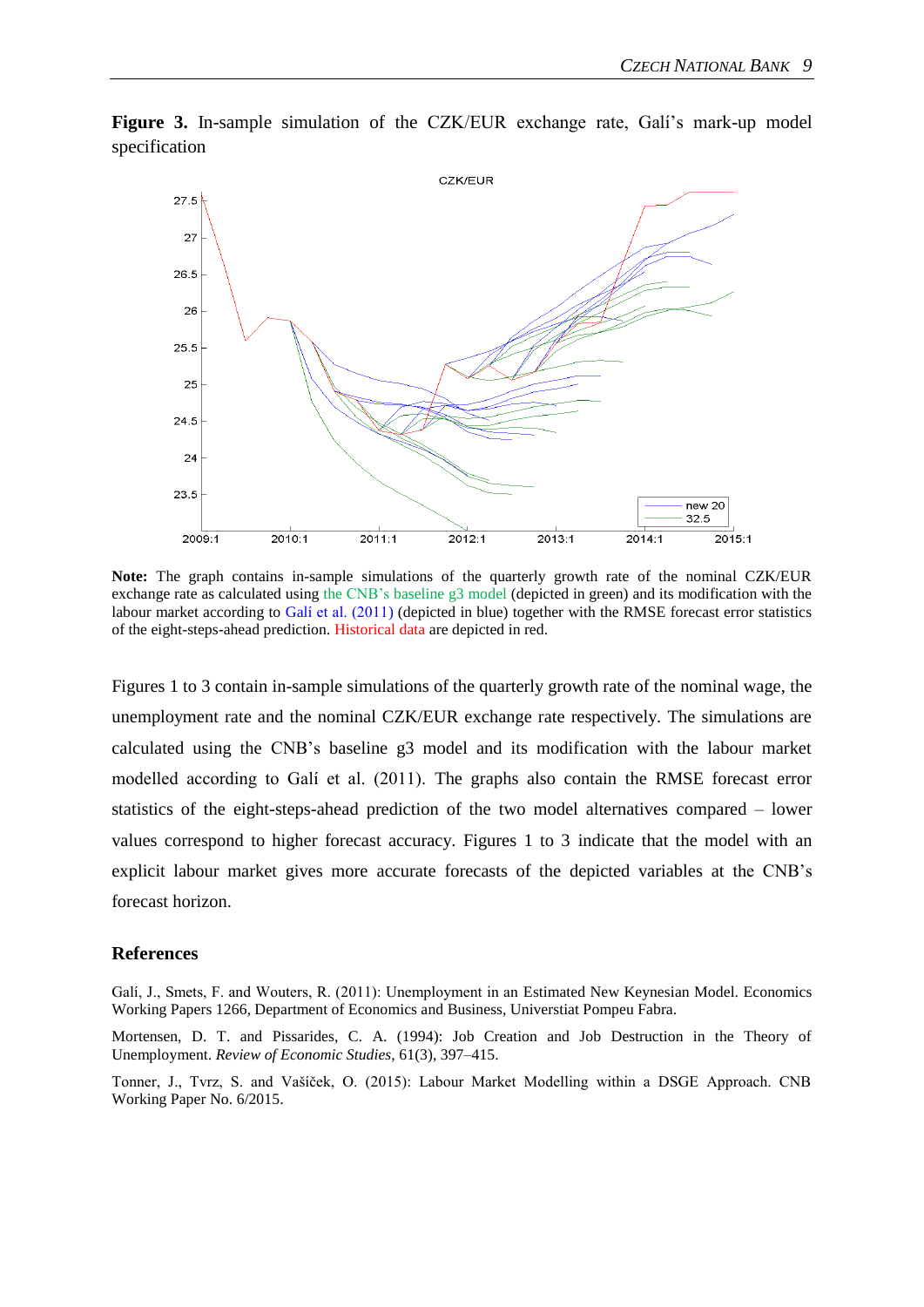# **Firm-Level Labour Demand: Adjustment in Non-Crisis Times and During the Crisis**<sup>3</sup>

### **Jan Babecký<sup>a</sup> , Kamil Galuščák<sup>a</sup> and Lubomír Lízal<sup>a</sup>**

<sup>a</sup> Czech National Bank



The sensitivity of employment to changes in real wages and sales – socalled labour demand elasticities – is one of the key parameters used in a number of DSGE models for policy making (Smets and Wouters, 2007; Gertler et al., 2008; Mackowiak and Wiederholt, 2011;

Casares et al., 2014). Understanding the link between firm-level production and labour demand is also crucial for calibrating the macroeconomic models used for forecasting employment and unemployment. The main objective of this article is to test the hypothesis whether such structural parameters as labour demand elasticities are affected by changing economic conditions, specifically the recent economic and financial crisis. For this purpose we draw on the experience of Czech firms during the period 2000–2011, updating the results presented in Babecký et al. (2011), where the estimation period ended in 2009.

The most recent information we have on Czech firm-level labour demand elasticity dates from the first half of the 1990s (Basu et al., 2005). In particular, their estimates cover the period 1990– 1993, and the short-term demand elasticity with respect to sales (at the end of their period, in 1993) is 0.5 while the long-term one is 0.9. The short-term employment elasticity with respect to wages is -0.6, but the long-term elasticity is insignificant (at -0.5).

The recent situation on Czech firms' demand side is largely unexplored. While the analysis of unemployment and the process of unemployment-vacancy matching has received quite substantial coverage in the literature – see, among others, Münich et al. (1999) on worker-firm matching, Jurajda and Münich (2003) on long-term unemployment, and Galuščák and Münich (2007) on structural and cyclical unemployment – all these studies focus primarily on the labour supply side and do not explore individual firm behaviour and firm-level data per se. Undoubtedly, the Czech labour market and firm behaviour have changed substantially since the early stages of

 $\overline{a}$ 

 $3$  This article is based on Babecký et al. (2015, 2011).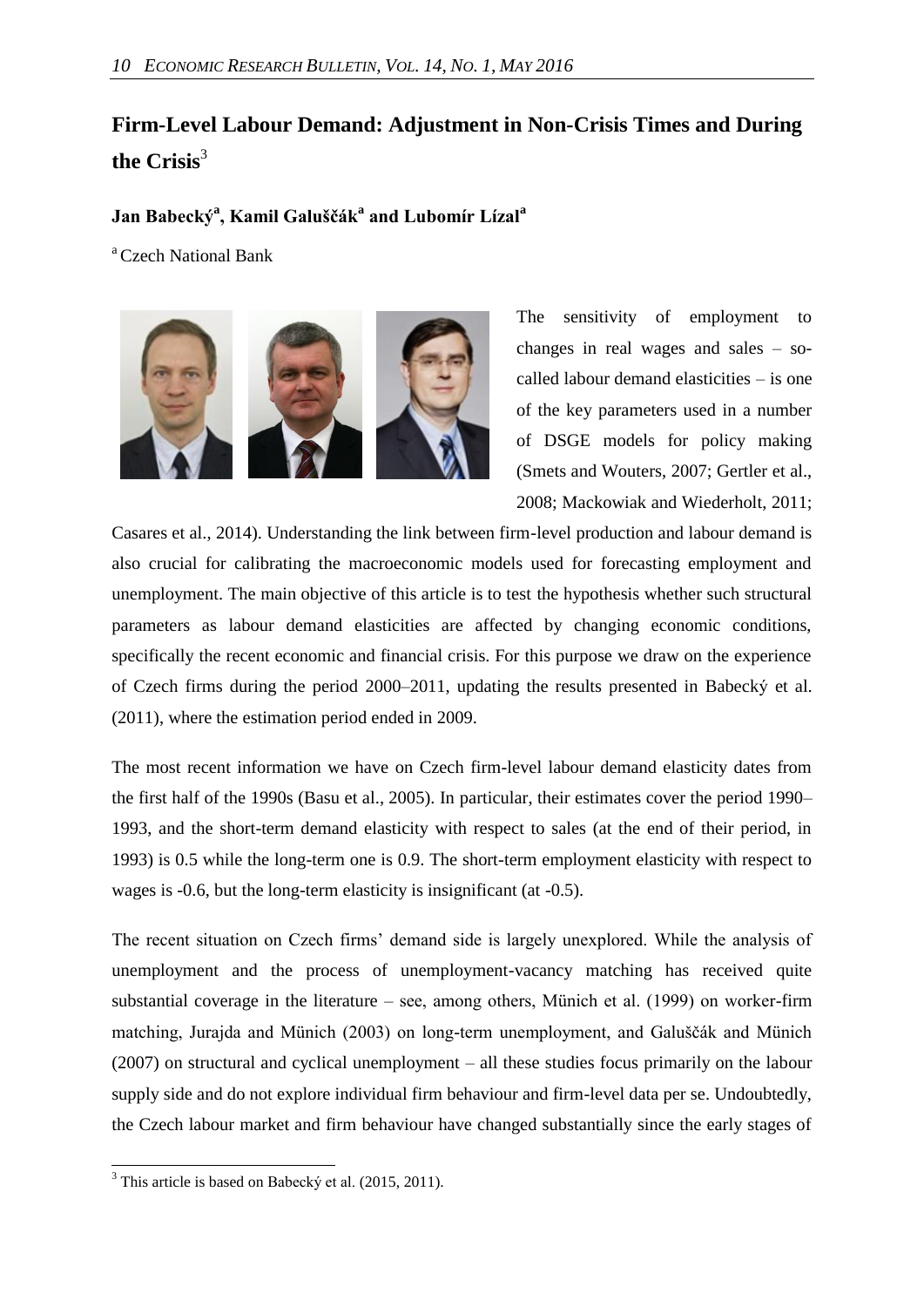economic transition, for example due to large FDI inflows and entry into the European Union, and we need to know what the current link between production and labour demand is.

The demand for labour may also be skill-specific due to technical change and the possibility of labour-capital substitution. In particular, skill-biased technology change increases the relative demand for skilled labour (Acemoglu, 2002; Marquis et al., 2014; Michaels et al., 2014). This may also be relevant in the Czech Republic, as fast technical change and increased exposure to foreign competition due to EU membership have increased the weight of high-skilled products in exports.

In this respect, the contributions of our study are twofold. We primarily focus on testing how different the estimated labour demand elasticities are in "non-crisis times" versus the crisis period (2008–2010). Second, we present updated labour demand elasticities for the Czech Republic in 2002–2011 using firm-level data available from 2000.

Indeed, the economic and financial crisis of 2008–2010 provides a source of variation making it possible to get labour demand estimates not only at times of growth, but also during an economic contraction. The crisis, leading to an unprecedented 4.5% annualised decline in Czech real GDP in 2009, affected firms' sales already in 2008, while its effects on the labour market materialised fully by 2010. Thus, for a robustness check we employ three alternative definitions of the crisis period: 2008–2009, 2009 and 2009–2010. Are short-term "non-crisis" elasticities different from "crisis" ones? A fall in aggregate demand is one of the manifestations of the 2008–2010 crisis. Are firms really output demand constrained as well? An extension of the sample from 2000 to 2011 allows us to test these hypotheses.

For the purpose of the estimation we use a large panel of all manufacturing firms with 50 or more employees in 2000–2011 containing yearly balance sheet data and income statement information gathered by the Czech Statistical Office. While the dataset contains information on the number and wages of firms' own employees, we complement the dataset with firm-level information on workers hired through temporary work agencies (TWAs). The sample covers economically active firms with non-zero employment, wages and sales in a given year. We also have information on firms by the type of manufacturing industry, differentiating between own and TWA workers.

In our estimation of firm-level labour demand, we follow the approach of Basu et al. (2005). The empirical specification takes the form of a first-difference model where (the logarithmic difference of) the number of workers is specified as a function of its lagged values, real sales and real wages (present and lagged values), industry specific dummies and crisis dummies (including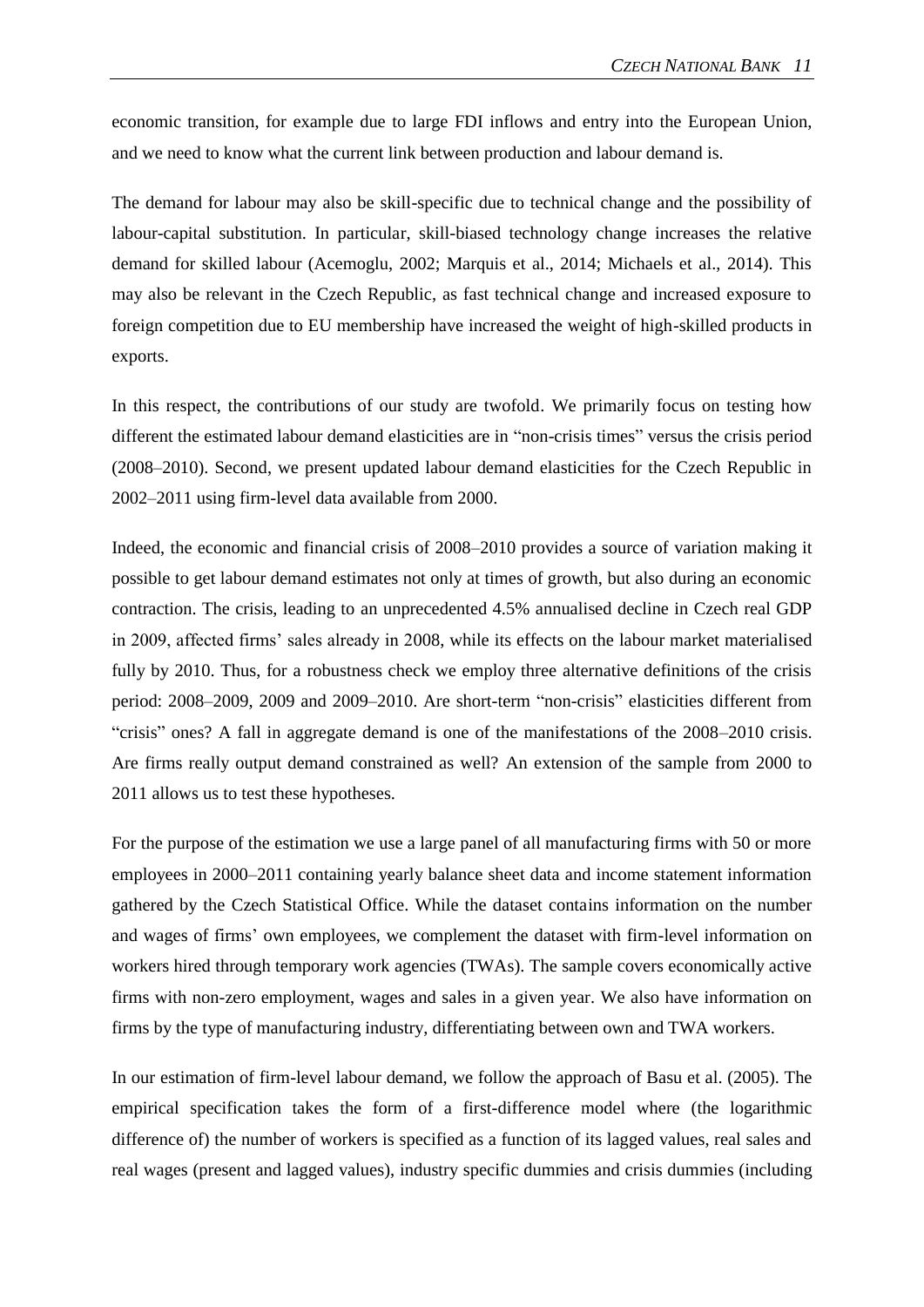the interaction terms with labour demand elasticities). The model is estimated using the instrumental variable technique.

We find that in non-crisis times, the short-term elasticity is in the range of  $-0.53$  to  $-0.63$  with respect to wages and 0.45 to 0.51 with respect to sales, depending on the crisis definition used. The long-term elasticities are close to or below unity, standing at -0.94 to -1.05 for wages and 0.82 to 0.89 for sales. Compared to the earlier estimates for the pre-1993 period (Basu et al., 2005), the current non-crisis long-term elasticities are broadly in a range typical for a market economy, that is, not far from unitary values. Similar to Basu et al. (2005) and other studies estimating labour demand, we find that the long-term elasticities are higher than the short-term ones.

On the other hand, we find a significant increase in the sales and wage elasticities (both shortand long-term) during the crisis period using the three alternative definitions of the crisis period, namely 2008–2009, 2009 and 2009–2010. This is in line with the view that firms became output demand constrained. A particularly pronounced increase in elasticities (as compared to the rest of the sample), reaching nearly double the short- and long-term values, is observed for 2009, the peak of the crisis. This suggests that the assumption of stable structural parameters in a number of DSGE and other macroeconomic models which use labour demand elasticities may not hold in a situation of changing economic conditions such as the recent crisis.

Our results corroborate the findings of the survey on wage and price formation of Czech firms conducted in 2007 and 2009. In particular, the effect of the 2008–2009 global crisis was seen in the Czech Republic chiefly as a fall in external demand. Subsequently, the fall in demand obviously affected firms' demand for labour. In a situation of prevailing wage rigidities (both nominal and real), the bulk of the adjustment occurred via a reduction in prices, margins, output and costs. The cost reduction, in turn, was achieved mainly via adjustment of employment (both permanent and temporary), hours of work and non-labour costs. Of particular interest is that the estimated employment elasticities with respect to sales first increased in 2008–2009, reflecting large adjustment to employment and sales. This was followed by an increase in the employment elasticities with respect to real wages in 2009–2010, arguably due to limited variation in wages during the crisis.

We also find that employment decisions in firms are the same regardless of whether workers hired through TWAs are included, suggesting that firms take into account total employment when deciding on labour used in production. However, the dismissal of TWA workers is faster than that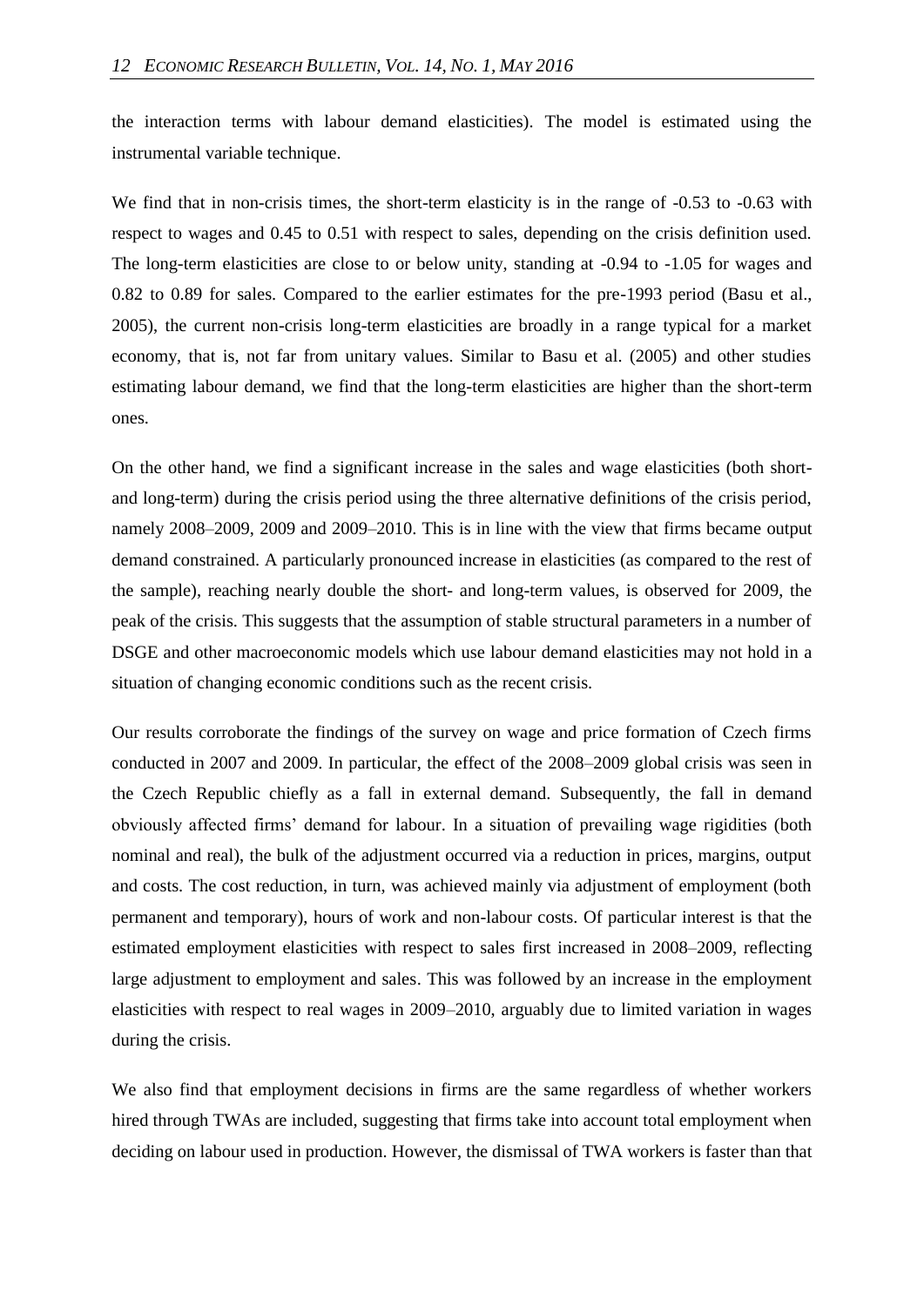of own employees (with either permanent or fixed-term contracts), as third-party hired workers are less costly to dismiss (there are no severance payments).

#### **References**

- Acemoglu, D. (2002): Technical Change, Inequality, and the Labor Market. *Journal of Economic Literature*, 40(1), 7–72.
- Babecký, J., Galuščák, K. and Lízal, L. (2015): Firm-Level Labour Demand: Adjustment in Non-Crisis Times and During the Crisis. Paper presented at the 1<sup>st</sup> Policy Research Conference of the EABCN, Ljubljana, 1–2 October 2015.
- Babecký, J., Galuščák, K. and Lízal, L. (2011): Firm-Level Labour Demand: Adjustment in Good Times and During the Crisis. CNB Working Paper No. 15/2011.
- Basu, S., Estrin, S. and Svejnar, J. (2005): Employment Determination in Enterprises Under Communism and in Transition: Evidence from Central Europe. *Industrial and Labor Relations Review*, 58(3), 353–369.
- Casares, M., Moreno, A. and Vázquez, J. (2014): An Estimated New-Keynesian Model with Unemployment as Excess Supply of Labor. *Journal of Macroeconomics*, 40(C), 338–359.
- Galuščák, K. and Münich, D. (2007): Structural and Cyclical Unemployment: What Can be Derived From the Matching Function? *Czech Journal of Economics and Finance*, 57(3–4), 102–125.
- Gertler, M., Sala, L. and Trigari, A. (2008): An Estimated Monetary DSGE Model with Unemployment and Staggered Nominal Wage Bargaining. *Journal of Money, Credit and Banking*, 40(8), 1713–1764.
- Jurajda, Š. and Münich, D. (2003): Understanding Long-Term Unemployment in the Czech Republic. *Czech Journal of Economics and Finance*, 53(1–2), 11–30.
- Mackowiak, B. A. and Wiederholt, M. (2011): Business Cycle Dynamics Under Rational Inattention. ECB Working Paper No. 1331.
- Marquis, M. H., Trehat, B. and Tantivong, W. (2014): The Wage Premium Puzzle and the Quality of Human Capital. *International Review of Economics and Finance*, 33(C), 100–110.
- Michaels, G., Natraj, A. and Van Reenen, J. (2014): Has ICT Polarized Skill Demand? Evidence from Eleven Countries over Twenty-Five Years. *Review of Economics and Statistics*, 96(1), 60–77.
- Münich, D., Svejnar, J. and Terrell, K. (1999): Worker-Firm Matching and Unemployment in Transition to a Market Economy: (Why) Are the Czechs More Successful than Others? CERGE-EI Working Paper No. 141.
- Smets, F. and Wouters, R. (2007): Shocks and Frictions in US Business Cycles: A Bayesian DSGE Approach. *American Economic Review*, 97(3), 586–606.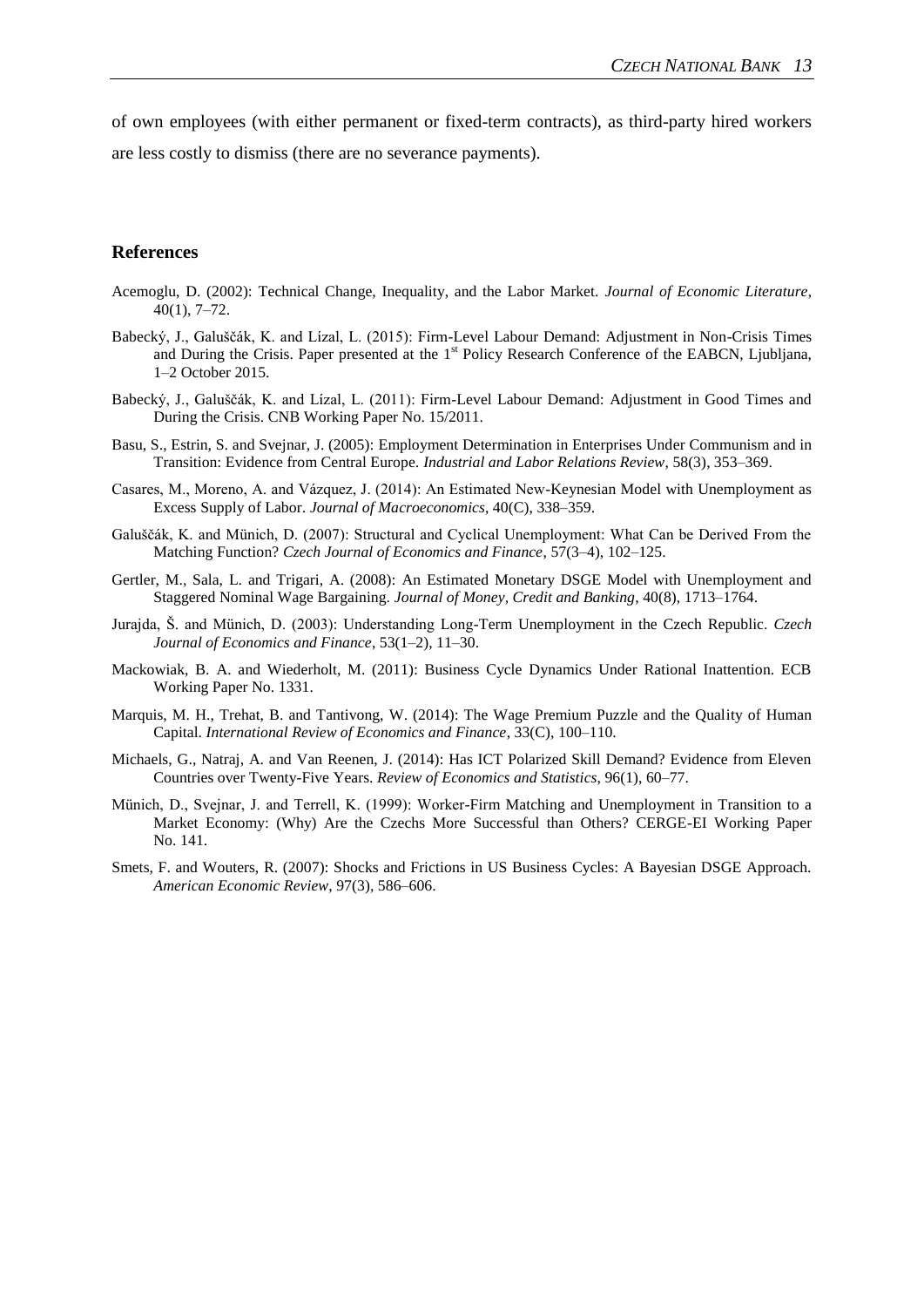# **Labour Market Adjustment since the Global Financial Crisis: Evidence from a Survey of Czech Firms**<sup>4</sup>

### **Jan Babecký<sup>a</sup> , Kamil Galuščák<sup>a</sup> and Diana Žigraiováa,b**

<sup>a</sup> Czech National Bank

<sup>b</sup> Institute of Economic Studies, Charles University in Prague



Price- and wage-setting practices play a key role in the transmission of monetary policy and external shocks to the economy. In order to understand whether and how wage- and price-setting practices have changed since the global financial crisis of 2008–2009, a survey

of firms was conducted in 2014 within the European System of Central Banks Wage Dynamics Network (WDN3). The survey was implemented in 25 EU countries, including the Czech Republic.

Drawing on the experience of the survey of firms conducted by the Czech National Bank, this article summarises the main results on how firms operating in the Czech Republic reacted to changes in the economic environment during the period 2010–2013 and identifies specific patterns of labour market and price adjustment. The survey represents a follow-up to the two surveys conducted in 2007 and 2009 (details are provided in Babecký et al., 2008, and Fabiani et al., 2015).

Filled-in questionnaires were provided by 1,011 firms, corresponding to a response rate of 20%. The survey sample covers firms represented by active companies in the business segment of the economy with 10 or more employees in four sectors: manufacturing, construction, trade and business services (excluding financial intermediation). The survey design – stratified random selection of firms from the business register – makes the realised sample of firms representative in terms of total employment in the four selected sectors, covering 2,127,000 persons, or equivalently about 43% of total employment in the Czech Republic.

The results of the survey are presented along three dimensions: (i) the impact of changes in the economic environment during 2010–2013 on Czech firms; (ii) the ways firms responded to these

 $\overline{a}$ 

 $4$  This article is based on Babecký et al. (2015).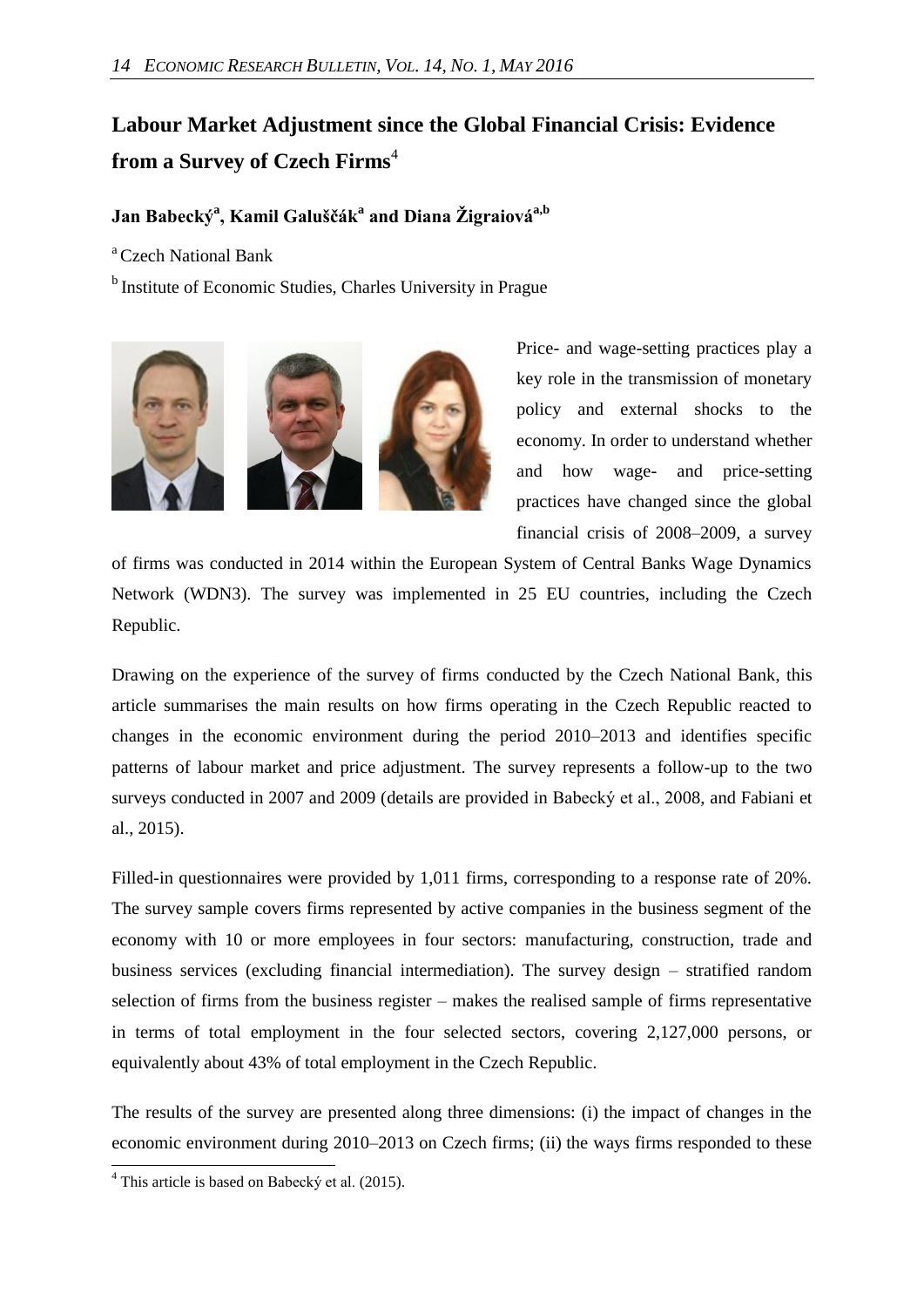changes in terms of adjusting employment and wages; and (iii) the role played by price setting and the frequency of price changes. The period of 2008–2009 serves as the reference point for a number of survey questions.

#### *(i) Changes in the economic environment in 2010–2013*

Change in the level of demand for products and services was the most important single factor affecting firms' activity between 2010 and 2013 (Table 1). During this period, about 43% of the surveyed firms experienced a decline in demand, while almost 40% reported an upswing in demand. A decrease in demand was particularly noticeable among firms in construction, while an increase in demand was seen mostly among large firms, young firms (defined as firms aged five years or less) and firms operating mainly on foreign markets.

|                                                                   | Decrease | No change | Increase |
|-------------------------------------------------------------------|----------|-----------|----------|
| The level of demand for your products/services                    | 42.5     | 18.0      | 39.6     |
| Volatility/uncertainty of demand for your products/services       | 29.6     | 52.7      | 17.7     |
| Access to external financing through the usual financial channels | 13.0     | 75.4      | 11.6     |
| Customers' ability to pay and meet contractual terms              | 35.0     | 57.3      | 7.8      |
| Availability of supplies from your usual suppliers                | 9.2      | 79.9      | 10.9     |

**Table 1.** How did the following factors affect your firm's activity during 2010–2013?

The second-largest factor affecting firms' activity was a decrease in customers' ability to pay and meet contractual terms, which was reported by 35% of firms, while only 8% of firms saw an improvement. On the positive side, more firms experienced a decrease (30%) than an increase (18%) in the volatility of demand. Regarding access to external financing and availability of suppliers, the majority of firms recorded no change in these factors during 2010–2013.

#### *(ii) Adjustment of wages and employment*

During 2010–2013, about 38% of firms adjusted to unfavourable economic conditions by reducing, or altering the composition of, labour costs. Among those firms which had to significantly reduce their labour costs, 61% used a freeze or reduction of new hires, 55% used individual layoffs and 42% used non-renewal of temporary contracts at expiration, while only 27% applied a reduction in working hours.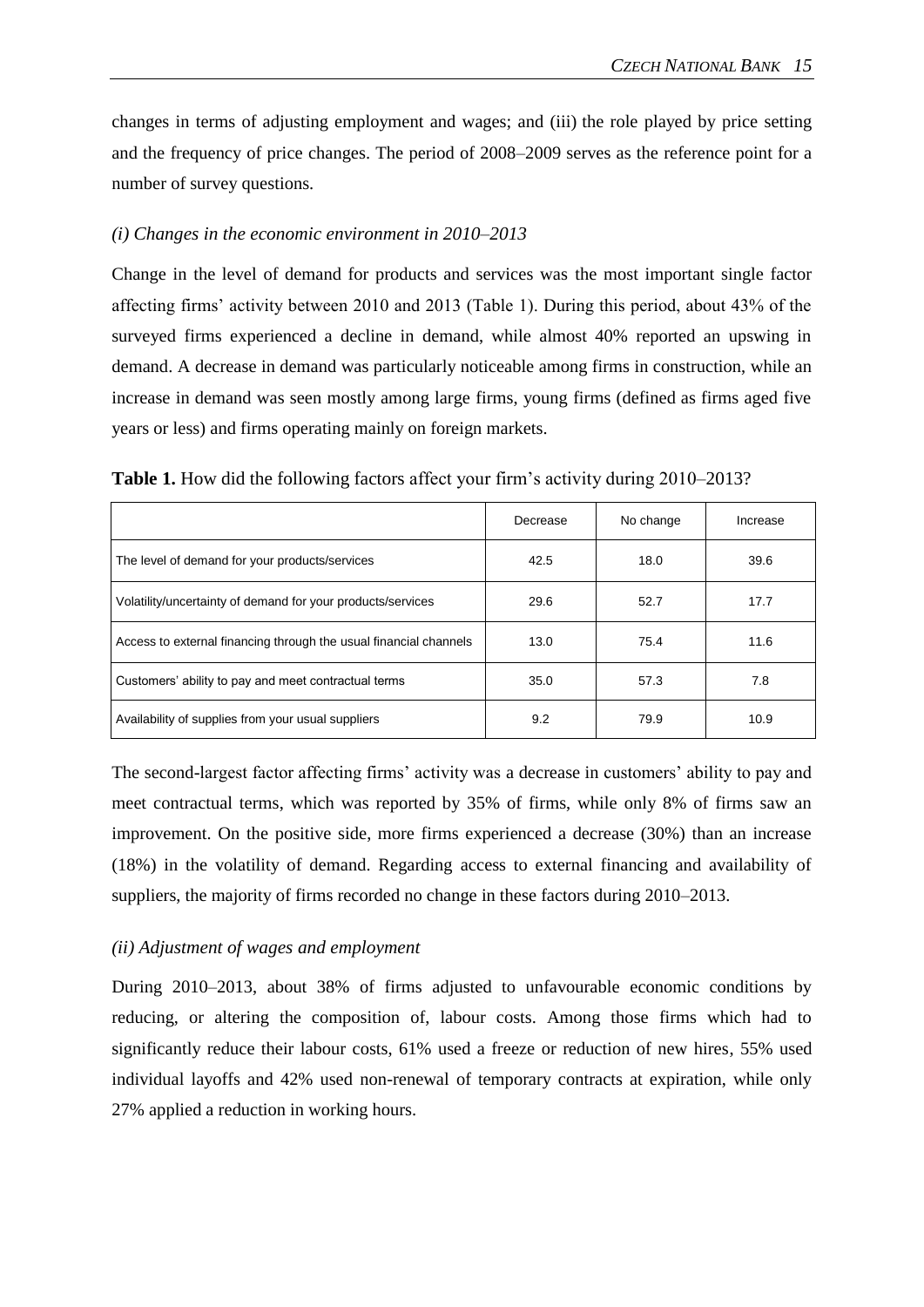Base wage freezes and cuts were used less frequently. The results in Table 2 show that in 2010 20% of firms froze base wages, but in the following years the incidence of wage freezes gradually decreased, reaching 15% in 2013. In those firms, around 90% of workers were affected by wage freezes. The other columns in Table 2 reveal that nominal wage cuts were less frequent, affecting about 3–4% of firms. The percentage of workers affected within these firms varied between 57% and 66% during 2010–2013 and the average wage cut was quite large, amounting to 19% in 2010, 8% in 2011 and 10% in 2012 and 2013.

**Table 2.** Over 2010–2013, did you freeze or cut base wages in a given year? (Please indicate in which years)

|      | Wages were frozen (unchanged in<br>nominal terms) |      |  |            |                       |     |                        | Wages were cut (decreased in nominal<br>terms) |            |      |      | Wages were neither frozen nor cut |
|------|---------------------------------------------------|------|--|------------|-----------------------|-----|------------------------|------------------------------------------------|------------|------|------|-----------------------------------|
|      | % Workers<br><b>YES</b><br>affected               |      |  | <b>YES</b> | % Workers<br>affected |     | Average wage<br>cut, % |                                                | <b>YES</b> |      |      |                                   |
| 2010 |                                                   | 19.8 |  | 92.4       | $\%$                  | 3.6 | 64.1                   | $\frac{0}{0}$                                  | 18.9       | $\%$ | 76.6 |                                   |
| 2011 |                                                   | 18.7 |  | 87.6       | $\%$                  | 3.2 | 56.6                   | %                                              | 8.3        | $\%$ | 78.1 |                                   |
| 2012 |                                                   | 17.7 |  | 92.2       | $\%$                  | 3.1 | 59.9                   | $\frac{0}{0}$                                  | 10.2       | $\%$ | 79.2 |                                   |
| 2013 |                                                   | 15.4 |  | 86.6       | $\%$                  | 3.9 | 65.6                   | $\frac{0}{0}$                                  | 10.2       | $\%$ | 80.8 |                                   |

On the other hand, as the last column in Table 2 shows, the proportion of firms that did not freeze or cut base wages increased from 77% in 2010 to 81% in 2013, in accord with the improving conditions in the economy. Table 3 reports common characteristics for firms which had no wage freezes or cuts in 2010–2013. An absence of wage freezes or cuts, or positive wage growth, was seen mainly among very small firms (in all years), in large firms (in 2012 and 2013) and among foreign-owned firms (in 2010 and 2011). On the other hand, positive wage growth was hampered by strong competition (in 2010, 2012 and 2013) and was seen less often among labour-intensive firms (2011–2012) and firms with a collective agreement (2012–2013).

| Table 3. Factors related to wage growth during 2010-2013 |  |  |  |  |  |
|----------------------------------------------------------|--|--|--|--|--|
|----------------------------------------------------------|--|--|--|--|--|

|                                           | 2010     | 2011     | 2012     | 2013  |
|-------------------------------------------|----------|----------|----------|-------|
| Very small firms (10 to 19 employees)     | $^{(+)}$ | $^{(+)}$ | $^{(+)}$ | (+)   |
| Large firms (200 and more employees)      |          |          | $^{(+)}$ | $(+)$ |
| Strong competition                        | (–)      |          | (–)      | $(-)$ |
| High share of labour costs in total costs |          | (-)      | (—)      |       |
| Collective agreement                      |          |          | (—)      | $(-)$ |
| Foreign-owned firms                       | (+)      | (+)      |          |       |

**Note:** Probit estimates of base wage growth (details are provided in Table 20 in the paper). The table shows those factors which are different from the reference category (manufacturing, small firms – 20 to 49 employees) at the 10% level of statistical significance.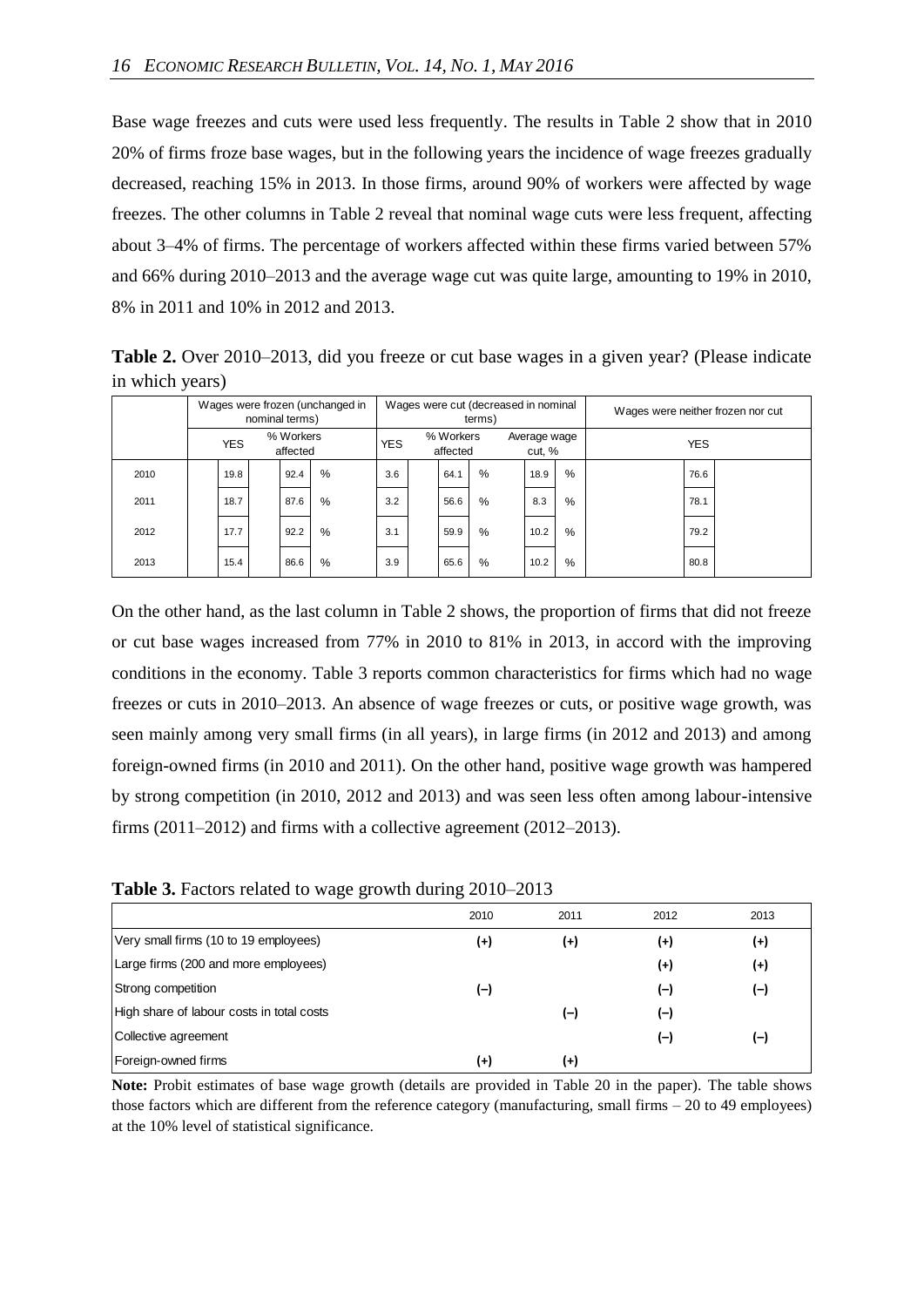#### *(iii) Price setting and the frequency of price changes*

Lastly, the frequency of price changes over 2010–2013 compared to the period before 2008–2009 remained unchanged for more than 80% of firms. Those firms which increased the frequency of price changes attribute this mainly to stronger perceived competition for their main product, more frequent price changes by their main competitors, and more frequent changes in input costs other than labour. These three factors of higher frequency of price changes are common to both domestic and foreign markets. In terms of sectoral distribution, higher frequency of price changes is observed particularly in firms in construction and trade (on both markets). Labour-intensive firms tend to change prices less often.

To conclude, while Czech firms faced both positive and negative changes in demand during 2010–2013, aggregate wage growth remained low, although more firms experienced an increase in average productivity over labour costs than a decline. Labour cost reduction was achieved mainly by reduction of new hires and by individual layoffs, while the use of adjustment of hours worked was limited and the use of base wage adjustment was even less frequent.

The finding of asymmetric wage adjustment, in particular downward nominal base wage rigidity, remains valid since the first wave of the survey conducted in 2007 (Fabiani et al., 2010). Thus, nominal wage rigidity is still a widespread phenomenon. This stylised fact could be used in support of the wage stickiness assumption in structural models.

#### **References**

Babecký, J., Dybczak, K. and Galuščák, K. (2008): Survey on Wage and Price Formation of Czech Firms. CNB Working Paper No. 12/2008.

Babecký, J., Galuščák, K. and Žigraiová, D. (2015): Labour Market Adjustment since the Global Financial Crisis: Evidence from a Survey of Czech Firms. CNB Research and Policy Note No. 1/2015.

Brůha, J. and Polanský, J. (2015): Empirical Analysis of Labour Markets over Business Cycles: An International Comparison. CNB Working Paper No. 15/2015.

Fabiani, S., Galuščák, K., Kwapil, C., Lamo, A. and Rõõm, T. (2010): Wage Rigidities and Labor Market Adjustment in Europe. *Journal of the European Economic Association*, 8(2), 497–505.

Fabiani, S., Lamo, A., Messina, J. and Rõõm, T. (2015): European Firm Adjustment During Times of Economic Crisis. *IZA Journal of Labor Policy*, 4(24), 1–28.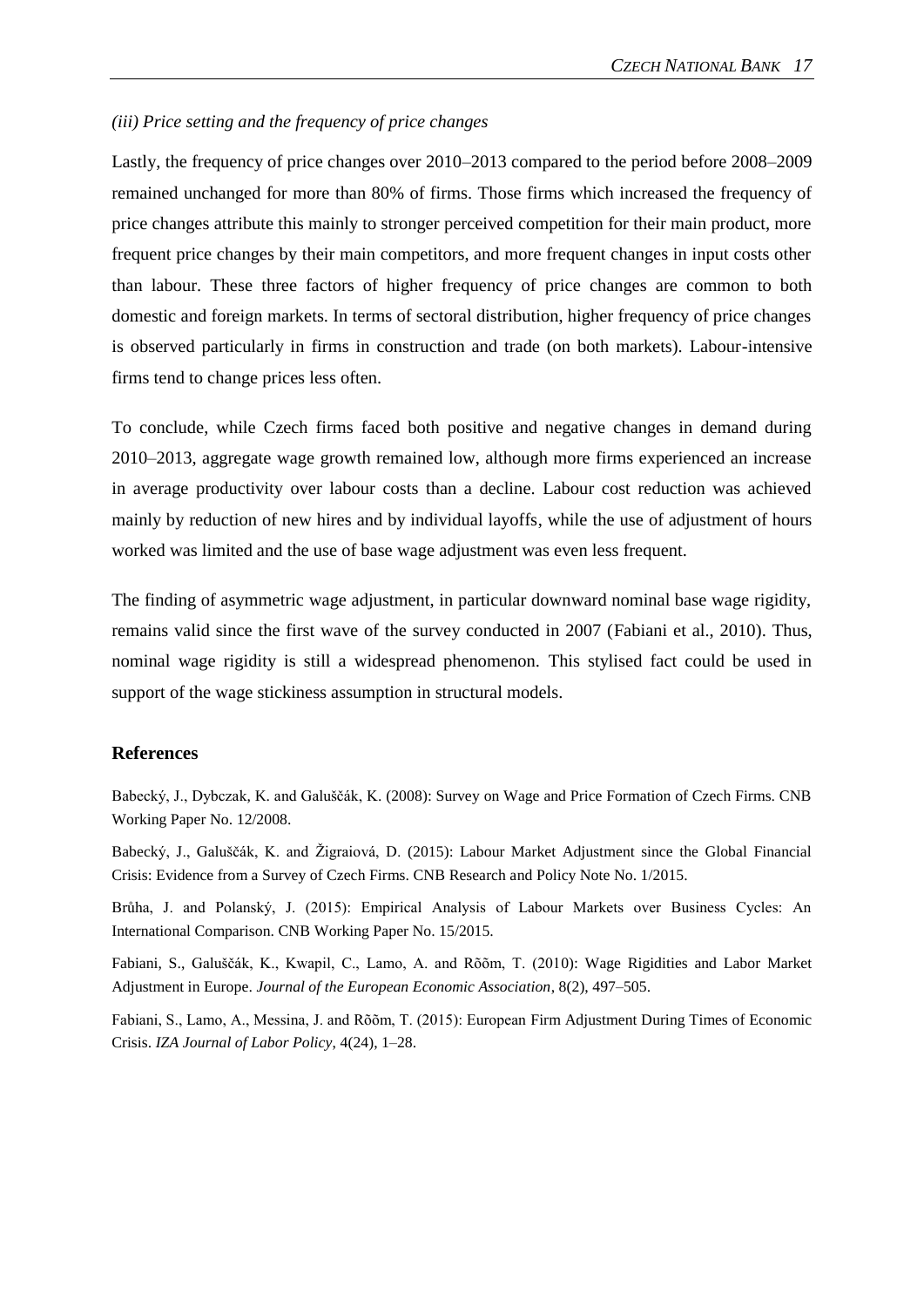|  | <b>CNB Working Paper Series 2014–2016</b> |                                                                  |                                                                                                                               |  |  |  |  |  |
|--|-------------------------------------------|------------------------------------------------------------------|-------------------------------------------------------------------------------------------------------------------------------|--|--|--|--|--|
|  | 3/2016                                    | Michal Andrle<br>Jan Brůha<br>Serhat Solmaz                      | On the sources of business cycles: Implications for DSGE models                                                               |  |  |  |  |  |
|  | 2/2016                                    | Aleš Bulíř<br>Jan Vlček                                          | Monetary transmission: Are emerging market and low-income<br>countries different?                                             |  |  |  |  |  |
|  | 1/2016                                    | Tomáš Havránek<br>Roman Horváth<br>Ayaz Zeynalov                 | Natural resources and economic growth: A meta-analysis                                                                        |  |  |  |  |  |
|  | 16/2015                                   | Jakub Matějů<br>Michal Kejak                                     | Limited liability, asset price bubbles and the credit cycle: The role<br>of monetary policy                                   |  |  |  |  |  |
|  | 15/2015                                   | Jan Brůha<br>Jiří Polanský                                       | Empirical analysis of labour markets over business cycles: An<br>international comparison                                     |  |  |  |  |  |
|  | 14/2015                                   | Diana Žigraiová                                                  | Management Board composition of banking institutions and bank<br>risk-taking: The case of the Czech Republic                  |  |  |  |  |  |
|  | 13/2015                                   | Jan Brůha                                                        | Dynamics of linear forward-looking structural macroeconomic<br>models at the zero lower bound: Do solution techniques matter? |  |  |  |  |  |
|  | 12/2015                                   | František Brázdik<br>Zuzana Humplová<br>František Kopřiva        | Evaluating a structural model forecast: Decomposition approach                                                                |  |  |  |  |  |
|  | 11/2015                                   | Filip Novotný                                                    | Profitability life cycle of foreign direct investment and its<br>application to the Czech Republic                            |  |  |  |  |  |
|  | 10/2015                                   | Jitka Lešanovská<br><b>Laurent Weill</b>                         | Does greater capital hamper the cost efficiency of banks?                                                                     |  |  |  |  |  |
|  | 9/2015                                    | Tomáš Havránek<br>Zuzana Iršová<br>Jitka Lešanovská              | Bank efficiency and interest rate pass-through: Evidence from<br>Czech loan products                                          |  |  |  |  |  |
|  | 8/2015                                    | Tomáš Havránek<br>Zuzana Iršová<br>Jiří Schwarz                  | Dynamic elasticities of tax revenue: Evidence from the Czech<br>Republic                                                      |  |  |  |  |  |
|  | 7/2015                                    | Volha Audzei<br>František Brázdik                                | Exchange rate dynamics and its effect on macroeconomic volatility<br>in selected CEE countries                                |  |  |  |  |  |
|  | 6/2015                                    | Jaromír Tonner<br><b>Stanislav Tvrz</b><br>Osvald Vašíček        | Labour market modelling within a DSGE approach                                                                                |  |  |  |  |  |
|  | 5/2015                                    | Miroslav Plašil<br>Tomáš Konečný<br>Jakub Seidler<br>Petr Hlaváč | In the quest of measuring the financial cycle                                                                                 |  |  |  |  |  |
|  | 4/2015                                    | Michal Franta                                                    | Rare shocks vs. non-linearities: What drives extreme events in the<br>economy? Some empirical evidence                        |  |  |  |  |  |
|  | 3/2015                                    | Tomáš Havránek<br>Marek Rusnák<br>Anna Sokolova                  | Habit formation in consumption: A meta-analysis                                                                               |  |  |  |  |  |
|  | 2/2015                                    | Tomáš Havránek<br>Diana Žigraiová                                | Bank competition and financial stability: Much ado about nothing?                                                             |  |  |  |  |  |
|  | 1/2015                                    | Tomáš Havránek<br>Zuzana Iršová                                  | Do borders really slash trade? A meta-analysis                                                                                |  |  |  |  |  |
|  | 16/2014                                   | Mark Joy<br>Marek Rusnák                                         | Banking and currency crises: Differential diagnostics for<br>developed countries                                              |  |  |  |  |  |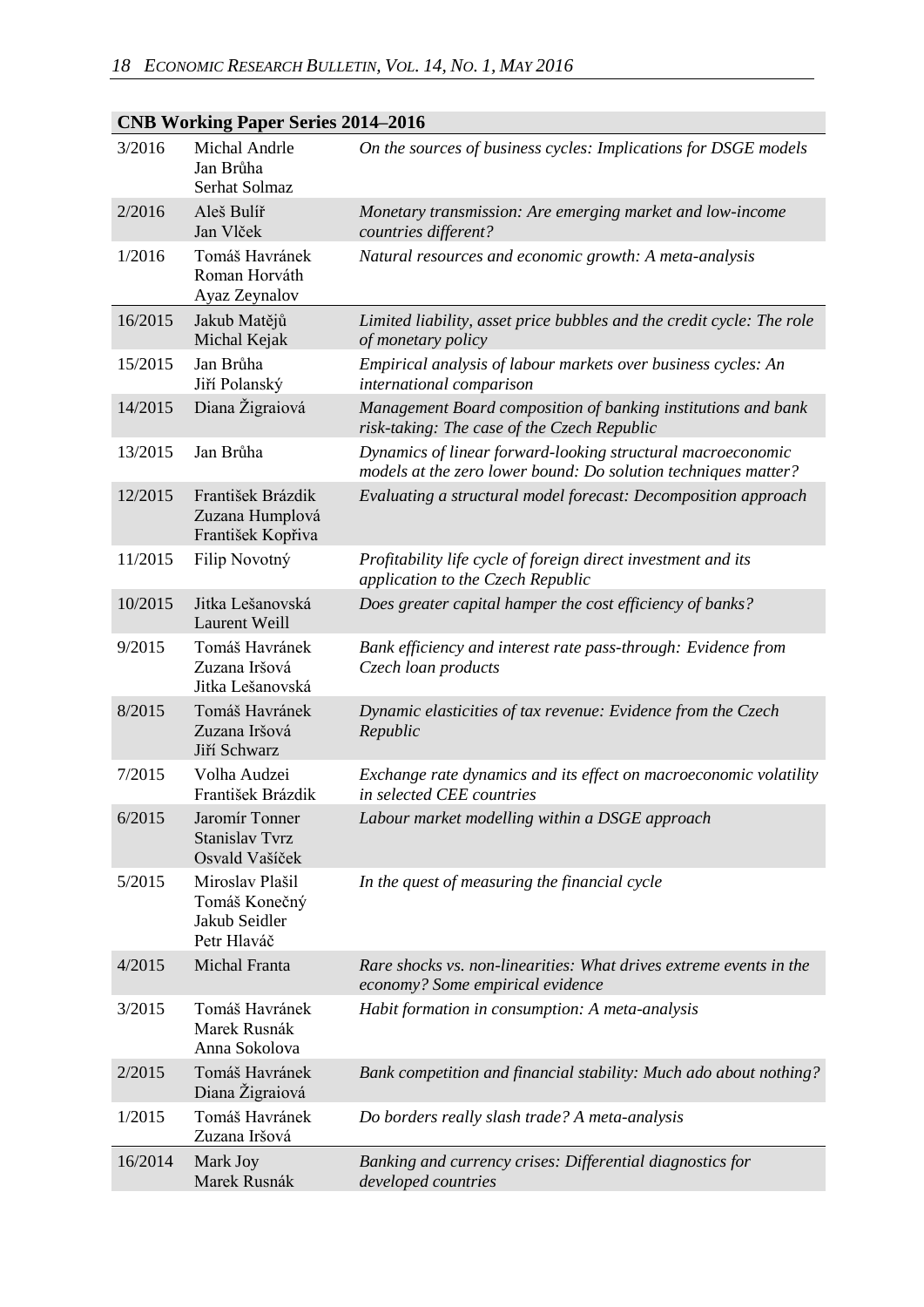|         | Kateřina Šmídková<br>Bořek Vašíček                               |                                                                                                                                                |
|---------|------------------------------------------------------------------|------------------------------------------------------------------------------------------------------------------------------------------------|
| 15/2014 | Oxana Babecká<br>Kucharčuková<br>Peter Claeys<br>Bořek Vašíček   | Spillover of the ECB's monetary policy outside the Euro Area:<br>How different is conventional from unconventional policy?                     |
| 14/2014 | Branislav Saxa                                                   | Forecasting mortgages: Internet search data as a proxy for<br>mortgage credit demand                                                           |
| 13/2014 | Jan Filáček<br>Jakub Matějů                                      | Adverse effects of monetary policy signalling                                                                                                  |
| 12/2014 | Jan Brůha<br>Jiří Polanský                                       | The housing sector over business cycles: Empirical analysis<br>and DSGE modelling                                                              |
| 11/2014 | Tomáš Adam<br>Miroslav Plašil                                    | The impact of financial variables on Czech macroeconomic<br>developments: An empirical investigation                                           |
| 10/2014 | Kamil Galuščák<br>Gábor Kátay                                    | Labour force participation and tax-benefit systems: A cross-<br>country comparative perspective                                                |
| 9/2014  | Jaromír Tonner<br>Jan Brůha                                      | The Czech housing market through the lens of a DSGE model<br>containing collateral-constrained households                                      |
| 8/2014  | Michal Franta<br>David Havrlant<br>Marek Rusnák                  | Forecasting Czech GDP using mixed-frequency data models                                                                                        |
| 7/2014  | Tomáš Adam<br>Soňa Benecká<br>Jakub Matějů                       | Risk aversion, financial stress and their non-linear impact<br>on exchange rates                                                               |
| 6/2014  | Tomáš Havránek<br>Roman Horváth<br>Zuzana Iršová<br>Marek Rusnák | Cross-country heterogeneity in intertemporal substitution                                                                                      |
| 5/2014  | Ruslan Aliyev<br>Dana Hájková<br>Ivana Kubicová                  | The impact of monetary policy on financing of Czech firms                                                                                      |
| 4/2014  | Jakub Matějů                                                     | Explaining the strength and efficiency of monetary policy<br>transmission: A panel of impulse responses from<br>a Time-varying Parameter Model |
| 3/2014  | Soňa Benecká<br>Luboš Komárek                                    | <b>International Reserves: Facing Model Uncertainty</b>                                                                                        |
| 2/2014  | Kamil Galuščák<br>Petr Hlaváč<br>Petr Jakubík                    | Stress Testing the Private Household Sector Using Microdata                                                                                    |
| 1/2014  | Martin Pospíšil<br>Jiří Schwarz                                  | Bankruptcy, Investment, and Financial Constraints: Evidence from<br>a Post-Transition Economy                                                  |

| 1/2015 | Jan Babecký<br>Kamil Galuščák | Labour market adjustment since the global financial crisis:<br>Evidence from a survey of Czech firms |
|--------|-------------------------------|------------------------------------------------------------------------------------------------------|
|        | Diana Žigraiová               |                                                                                                      |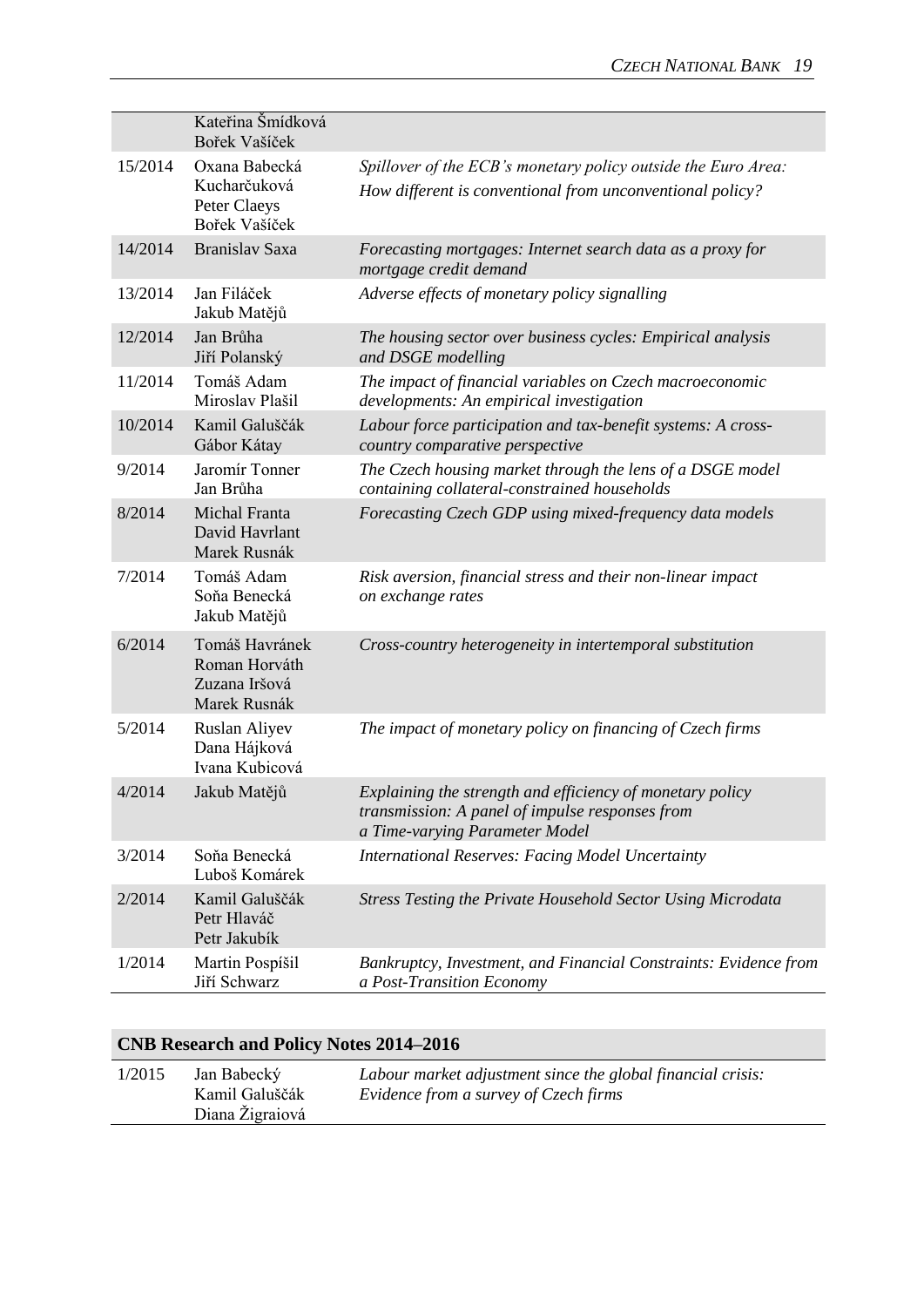| <b>CNB Economic Research Bulletin 2014–2016</b> |                                                              |  |  |
|-------------------------------------------------|--------------------------------------------------------------|--|--|
| May 2016                                        | Topics in Labour Markets                                     |  |  |
| November 2015                                   | Monetary Policy Challenges in a Low-Inflation Environment    |  |  |
| May 2015                                        | Forecasting                                                  |  |  |
| November 2014                                   | Macroprudential Research: Selected Issues                    |  |  |
| April 2014                                      | <b>Stress Testing Analyses of the Czech Financial System</b> |  |  |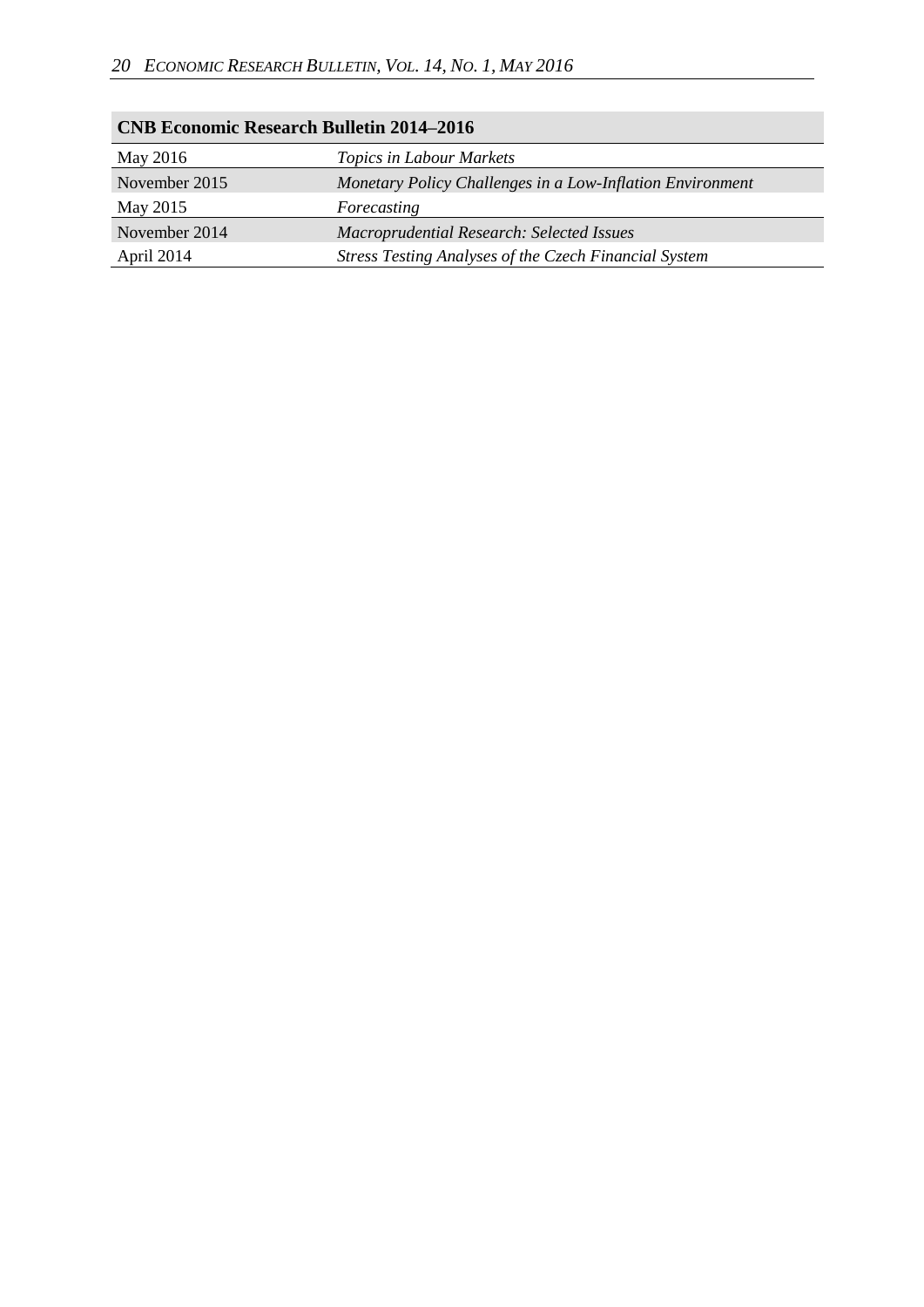### **Selected Journal Publications by CNB Staff:** *2014–2016*

Aliyev, R., Hajkova, D. and Kubicova, I. (2015): The Impact of Monetary Policy on Financing of Czech Firms. *Czech Journal of Economics and Finance*, 65(6), 455–476.

Ambriško, R., Babecký, J., Ryšánek, J. and Valenta, V. (2015): Assessing the Impact of Fiscal Measures on the Czech Economy. *Economic Modelling*, 44(C), 350–357.

Andrle, M., Berg, A., Morales, R. A., Portillo, R. and Vlcek, J. (2015): On the Sources of Inflation in Kenya: A Model-Based Approach. *South African Journal of Economics*, 83(4), 475–505.

Angelini, P., Clerc, L., Cúrdia, V., Gambacorta, L., Gerali, A., Locarno, A., Motto, R., Roeger, W., Van den Heuvel, S. and Vlček, J. (2015): Basel III: Long-term Impact on Economic Performance and Fluctuations. *Manchester School*, 83(2), 217–251.

Audzei, V. and Brázdik, F. (2015): Monetary Policy and Exchange Rate Dynamics: The Exchange Rate as a Shock Absorber. *Czech Journal of Economics and Finance*, 65(5), 391–410.

Babecká Kucharčuková, O., Claeys, P. and Vasicek, B. (2016): Spillover of the ECB's Monetary Policy Outside the Euro Area: How Different is Conventional from Unconventional Policy? *Journal of Policy Modeling*, 37(1), 1–40.

Babecký, J., Havránek, T., Matějů, J., Rusnák, M., Šmídková, K. and Vašíček, B. (2014): Banking, Debt, and Currency Crises in Developed Countries: Stylized Facts and Early Warning Indicators. *Journal of Financial Stability*, 15(C), 1–17.

Babecký, J. and Havránek, T. (2014): Structural Reforms and Growth in Transition: A Meta-Analysis. *Economics of Transition*, 22(1), 13–42.

Baxa, J., Horváth, R. and Vašíček, B. (2014): How Does Monetary Policy Change? Evidence on Inflation Targeting Countries. *Macroeconomic Dynamics*, 18(3), 593–630.

Baxa, J., Plašil, M. and Vašíček, B. (2015): Changes in Inflation Dynamics under Inflation Targeting? Evidence for Central European Countries. *Economic Modelling,* 44(C), 116–130.

Beck, R., Jakubik, P. and Piloiu, A. (2015): Key Determinants of Non-performing Loans: New Evidence from a Global Sample, *Open Economies Review*, 26(3), 525–550.

Brada, J. C., Kubíček, J., Kutan, A. M. and Tomšík, V. (2015): Inflation Targeting: Insights from Behavioral Economics. *Eastern European Economics*, 53(5), 357–376.

Brechler, J. and Geršl, A. (2014): Political Legislation Cycle in the Czech Republic. *Constitutional Political Economy*, 25(2), 137–153.

Calice, G., Miao, R.H., Štěrba, F. and Vašíček, B. (2015) Short-term determinants of the idiosyncratic sovereign risk premium: A regime-dependent analysis for European credit default swaps. *Journal of Empirical Finance*, 33(C), 174–189.

Claeys, P. and Vašíček, B. (2014): Measuring Bilateral Spillover and Testing Contagion on Sovereign Bond Markets in Europe. *Journal of Banking and Finance*, 46(C), 151–165.

Clerc, L., Derviz, A., Mendicino, C., Moyen, S., Nikolov, K., Stracca, L., Suarez, J. and Vardoulakis, A. (2015): Capital Regulation in a Macroeconomic Model with Three Layers of Default. *International Journal of Central Banking*, 11(3), 9–63.

Clerc, L., Derviz, A., Mendicino, C., Moyen, S., Nikolov, K., Stracca, L., Suarez, J. and Vardoulakis, A. (2014): The 3D Model: a Framework to Assess Capital Regulation. *Economic Bulletin and Financial Stability Report Articles*, Banco de Portugal.

Clerc, L., Nikolov, K., Derviz, A., Stracca, L., Mendicino, C., Suarez, J., Moyen, S. and Vardoulakis, A. (2014): Macroprudential Capital Tools: Assessing Their Rationale and Effectiveness. *Financial Stability Review*, Banque de France, 18(April), 183–194.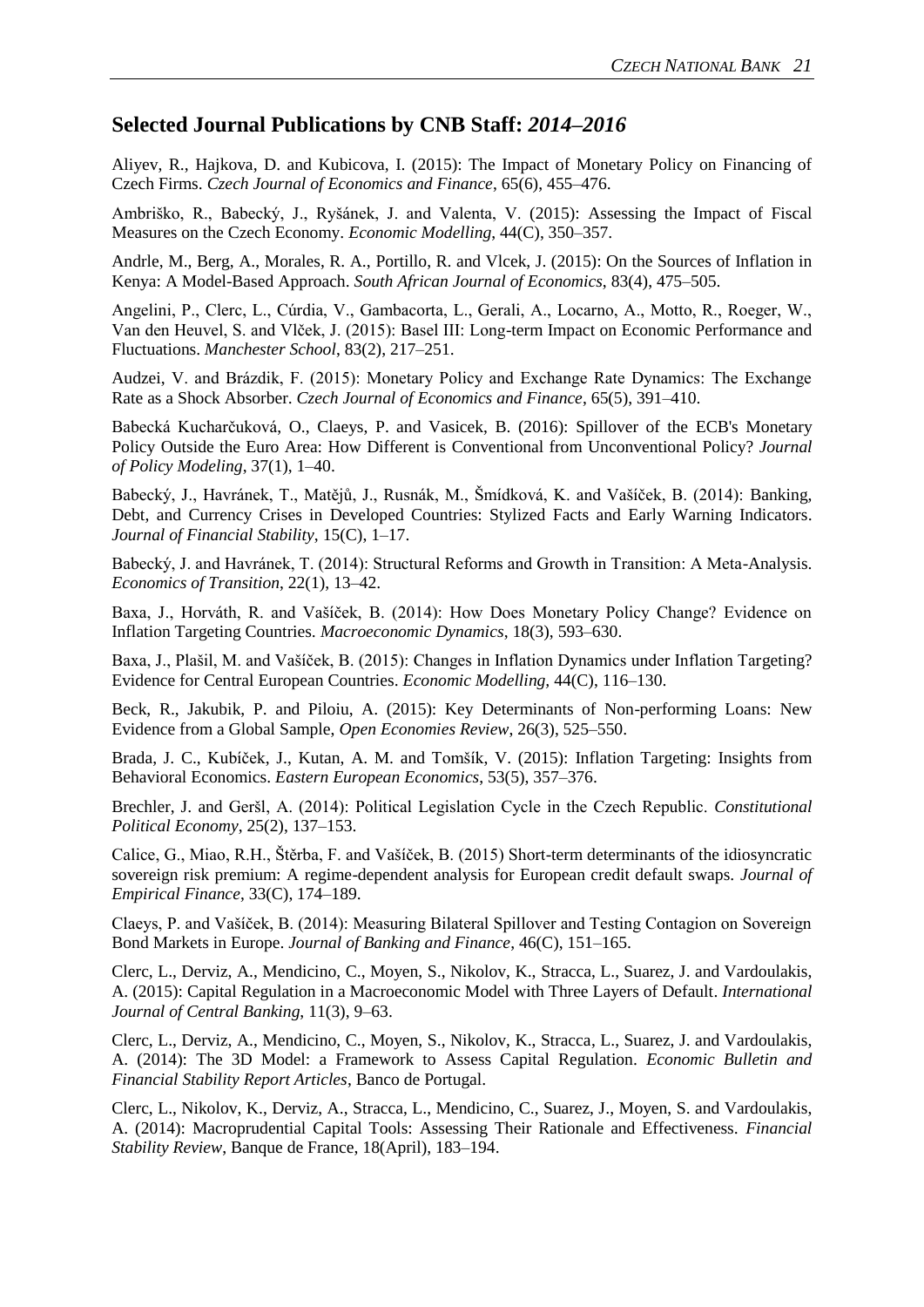Derviz, A. (2014) Collateral Composition, Diversification Risk, and Systemically Important Merchant Banks. *Journal of Financial Stability*, 14(C), 23–34.

Feldkircher, M., Horváth, R. and Rusnák, M. (2014): Exchange Market Pressures during the Financial Crisis: A Bayesian Model Averaging Evidence. *Journal of International Money and Finance*, 40(C), 21–41.

Frait, J. and Tomšík, V. (2014): Impact and Implementation Challenges of the Basel Framework for Emerging, Developing and Small Economies. *Comparative Economic Studies*, 56(4), 493–516.

Franta, M. (2016): The Effect of Non-Linearity Between Credit Conditions and Economic Activity on Density Forecasts. *Journal of Forecasting*, 35(2), 147–166.

Franta, M., Baruník, J., Horváth, R. and Šmídková, K. (2014): Are Bayesian Fan Charts Useful? The Effect of Zero Lower Bound and Evaluation of Financial Stability Stress Tests. *International Journal of Central Banking*, 10(1), 159–197.

Franta, M., Horváth, R. and Rusnák, M. (2014): Evaluating the Changes of the Monetary Transmission Mechanism in the Czech Republic. *Empirical Economics*, 46(3), 827–842.

Galuščák, K., Hlaváč, P. and Jakubík, P. (2016): Household Resilience to Adverse Macroeconomic Shocks: Evidence from Czech Microdata. *International Review of Applied Economics*, 30(3), 377– 402.

Geršl, A., Jakubík, P., Kowalczyk, D., Ongena, S. and Peydro, J. L. (2015): Monetary Conditions and Banks' Behaviour in the Czech Republic. *Open Economies Review*, 26(3), 407–445.

Geršl, A. and Jašová, M. (2014): Measures to Tame Credit Growth: Are They Effective? *Economic Systems*, 38(1), 7–25.

Geršl, A., Jašová, M. and Zápal, J. (2014): Fiscal Councils and Economic Volatility. *Czech Journal of Economics and Finance*, 64(3), 190–212.

Geršl, A., Komárková, Z. and Komárek L. (2016): Liquidity Stress Testing with Second-Round Effects: Application to the Czech Banking Sector. *Czech Journal of Economics and Finance*, 66(1), 32–49.

Geršl, A. and Lešanovská, J. (2014): Explaining the Czech Interbank Market Risk Premium. *Economic Systems*, 38(4), 536–551.

Geršl, A. and Seidler, J. (2015): Countercyclical Capital Buffers and Credit-to-GDP Gaps: Simulation for Central, Eastern and Southeastern Europe. *Eastern European Economics*, 53(6), 439–465.

Hainz, C., Horváth, R. and Hlaváček, M. (2014): The Interest Rate Spreads in the Czech Republic: Different Loans, Different Determinants? *Economic Systems*, 38(1), 43–54.

Hájek, J. and Horváth R. (2016): The Spillover Effect of Euro Area on Central and Southeastern European Economies: A Global VAR Approach. *Open Economies Review*, 27(2), 359–385.

Hausenblas, V., Kubicová, I. and Lešanovská, J. (2015): Contagion Risk in the Czech Financial System: A Network Analysis and Simulation Approach. *Economic Systems*, 39(1), 156–180.

Havránek, T., Iršová, Z. and Schwarz, J. (2016): Dynamic Elasticities of Tax Revenue: Evidence from the Czech Republic. *Applied Economics*, forthcoming.

Havranek, T., Horvath, R., Irsova, Z. and Rusnak, M. (2015): Cross-Country Heterogeneity in Intertemporal Substitution. *Journal of International Economics*, 96, 100–118.

Havránek, T., Iršová, Z., Janda, K. and Zilberman, D. (2015): Selective Reporting and the Social Cost of Carbon. *Energy Economics*, 51, 394–406.

Havránek, T., Iršová, Z. and Lešanovská, J. (2016): Bank Efficiency and Interest Rate Pass-Through: Evidence from Czech Loan Products. *Economic Modelling*, 54(C), 153–169.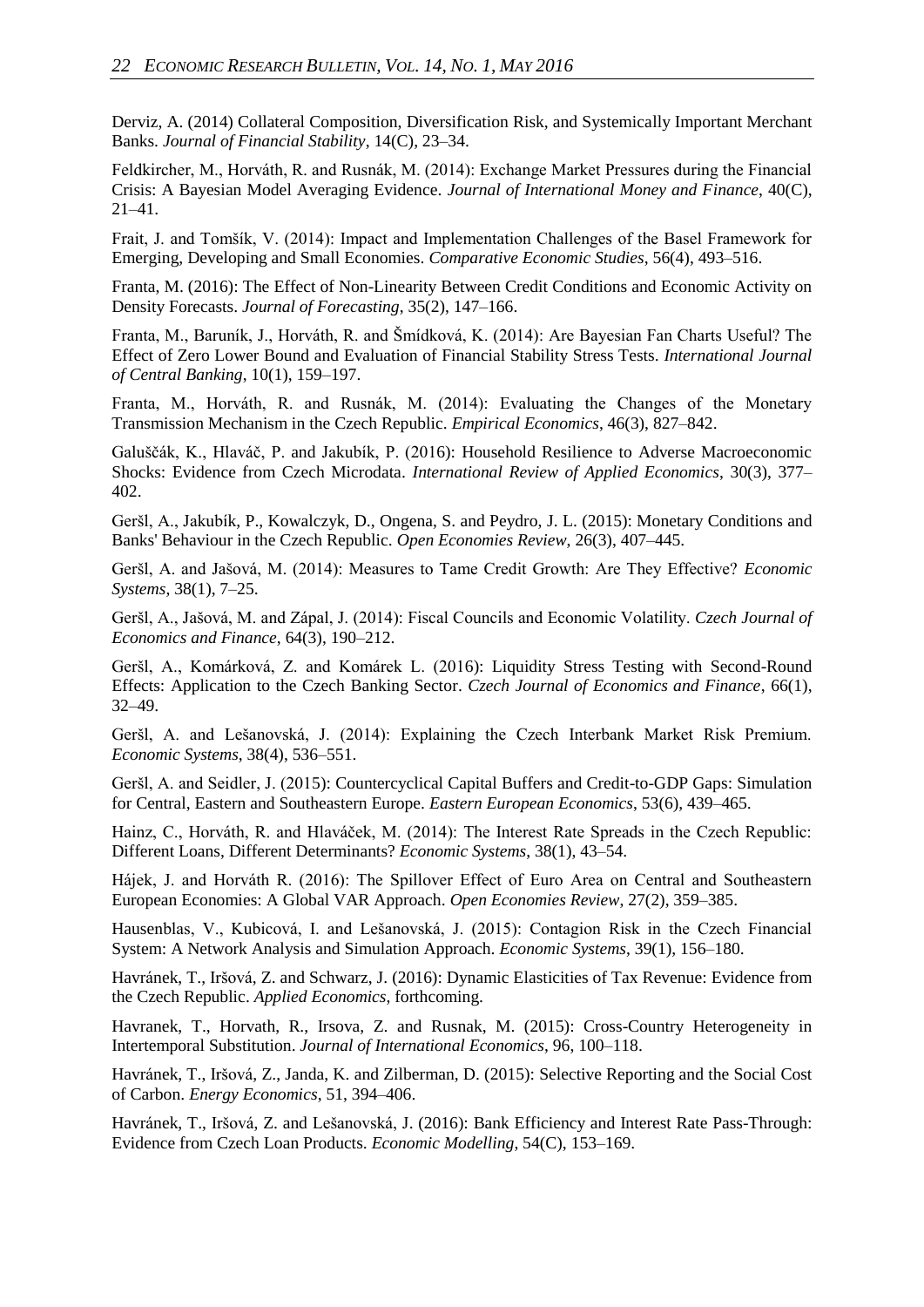Havránek, T. and Kokeš, O. (2015): Income Elasticity of Gasoline Demand: A Meta-Analysis. *Energy Economics,* 47(C), 77–86.

Havránek, T. and Sedlaříková, J. (2014): A Meta-Analysis of the Income Elasticity of Money Demand (in Czech). *Politická ekonomie*, 2014(3), 366–382.

Havránek, T. (2015): Measuring Intertemporal Substitution: The Importance of Method Choices and Selective Reporting. *Journal of the European Economic Association*, 13(6), 1180–1204.

Hlaváček, M., Novotný, O. and Rusnák, M. (2016): Analysis of the Commercial Property Prices in the Central European Countries. *Politická ekonomie*, 2016(1), 1–16.

Hlédik, T., Holub, T. Král, P. (2016): The Czech National Bank's Role since the Global Crisis. *Public Finance Quarterly* (Hungary), Focus: New Central Bank Policies, 2016/1, 65–93.

Horváth, R., Rusnák, M., Šmídková, K. and Zápal, J. (2014): The Dissent Voting Behaviour of Central Bankers: What Do We Really Know? *Applied Economics*, 46(4), 450–461.

Jakubik, P. and Moinescu, B. (2015): Assessing Optimal Credit Growth for an Emerging Banking System. *Economic Systems*, 39(4), 577–591.

Kadlčáková, N., Komárek, L., Komárková, Z. and Hlaváček, M. (2016): Identification of Asset Price Misalignments on Financial Markets With Extreme Value Theory. *Emerging Markets Finance and Trade*, published online, 1–15.

Lízal, L. and Tashpulatov, S. N. (2014): Do Producers Apply a Capacity Cutting Strategy to Increase Prices? The Case of the England and Wales Electricity Market. *Energy Economics*, 43(C), 114–124.

Mandel, M. and Tomšík, V. (2014): Monetary Policy Efficiency in Conditions of Excess Liquidity Withdrawal. *Prague Economic Papers*, 2014(1), 3–23.

Pierluigi, B., Brůha, J. and Serafini, R. (2014): Euro Area Labour Markets: Different Reaction to Shocks? *Journal of Banking and Financial Economics*, 2(2), 34–60.

Rusnák, M. (2016): Nowcasting Czech GDP in Real Time. *Economic Modelling*, 54(C), 26–39.

Řežábek, P. (2015): Demand for Cash in Circulation in the Czech Republic In 2002–2014 and Its Changes During the Financial Crisis (in Czech). *Politická ekonomie*, 63(4), 436–455.

Skořepa, M. and Komárek, L. (2015): Sources of Asymmetric Shocks: The Exchange Rate or Other Culprits? *Economic Systems*, 39(4), 654–674.

Skořepa, M. and Seidler, J. (2015): Capital Buffers Based on Banks' Domestic Systemic Importance: Selected Issues. *Journal of Financial Economic Policy*, 7(3), 207–220.

Valíčková, P., Havránek, T. and Horváth, R. (2015): Financial Development and Economic Growth: A Meta-Analysis. *Journal of Economic Surveys*, 29(3), 506–526.

Vermeulen, R., Hoeberichts, M., Vašíček, B., Žigraiová, D., Šmídková, K. and de Haan, J. (2015): Financial Stress Indices and Financial Crises. *Open Economies Review*, 26(3), 383–406.

Žigraiová, D. and Havránek, T. (2015): Bank Competition and Financial Stability: Much Ado About Nothing? *Journal of Economic Surveys*, published online, 1–38.

Žigraiová, D. and Jakubík, P. (2015): Systemic Event Prediction by an Aggregate Early Warning System: An Application to the Czech Republic. *Economic Systems*, 39(4), 553–576.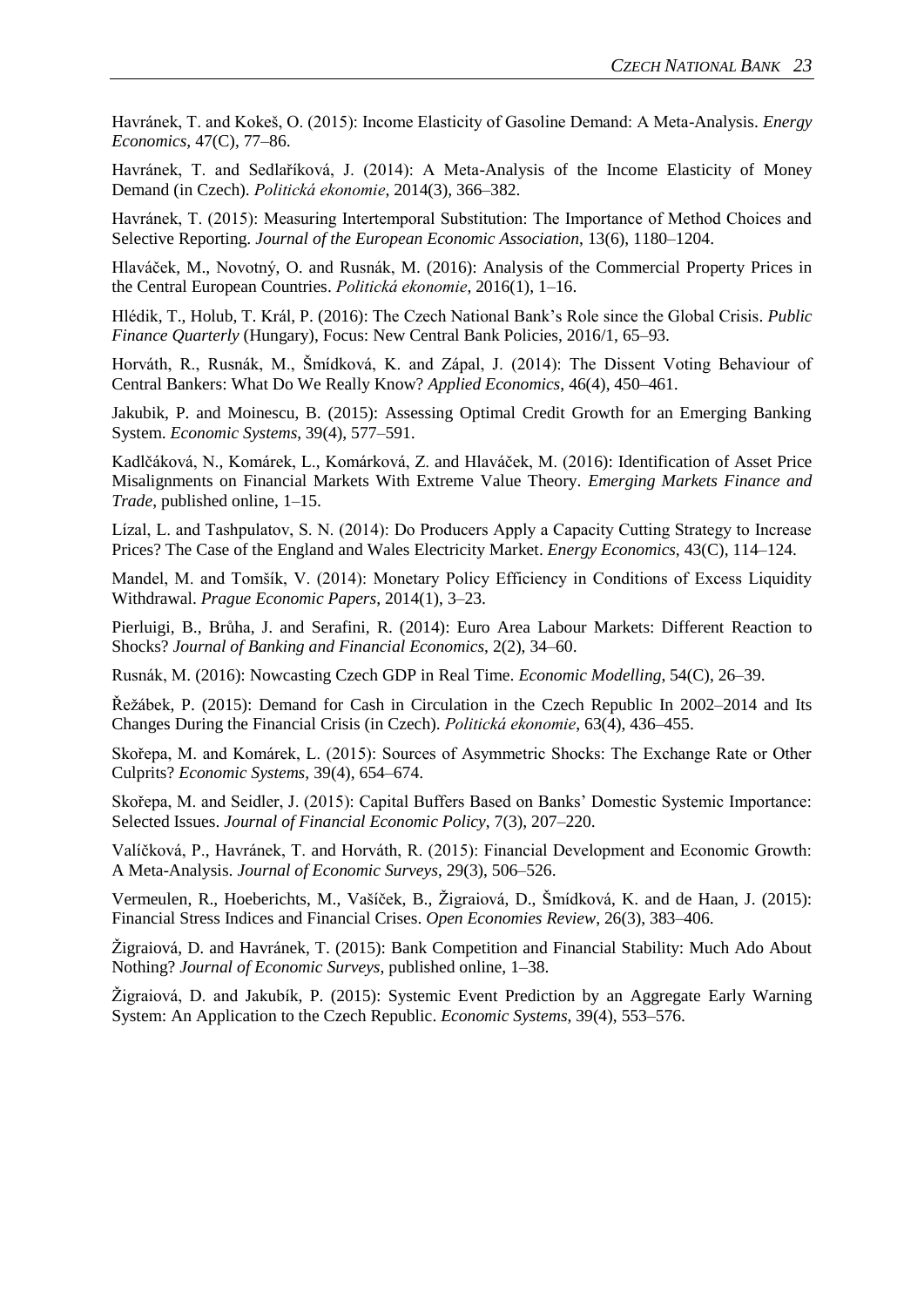### **Call for Research Projects 2017**

The CNB Economic Research Department announces its regular Call for Research Projects 2017. Follow the link: [http://www.cnb.cz/en/research/research\\_projects/call\\_for\\_projects\\_2017.html.](http://www.cnb.cz/en/research/research_projects/call_for_projects_2017.html)

### **Call for applications for the position of Junior Researcher**

CNB announces a Call for applications for the position of Junior Researcher in the Economic Research Department. Application deadline is **31 May 2016**. Details are available at: [http://www.cnb.cz/en/research/research\\_projects/download/call\\_junior\\_researcher\\_2016.pdf](http://www.cnb.cz/en/research/research_projects/download/call_junior_researcher_2016.pdf)

### **CNB Research Open Day**

The twelfth CNB Research Open Day will be held in the Czech National Bank's Commodity Exchange (Plodinová Burza, Senovážné nám. 30, Praha 1) building on **Monday, 16 May 2016**. This conference will provide an opportunity to see some of the best of the CNB's current economic research work, to learn about the CNB Call for Research Projects 2017 and to meet CNB researchers informally. The programme is available at:

[http://www.cnb.cz/en/research/seminars\\_workshops/research\\_open\\_day\\_2016.html.](http://www.cnb.cz/en/research/seminars_workshops/research_open_day_2016.html)

### **Call for Papers: Challenges for Financial Stability in Europe**

The conference is organised jointly by the Czech National Bank and the Institute of Economic Studies, Faculty of Social Sciences, Charles University. It will take place at the Czech National Bank in Prague on **6–7 October, 2016**.

The conference will focus on broad issues of current challenges to financial stability in Europe. Any theoretical or empirical paper falling in this area is welcome. More information can be found at: [http://www.cnb.cz/en/research/seminars\\_workshops/challenges\\_for\\_financial\\_stability\\_in\\_europe\\_20](http://www.cnb.cz/en/research/seminars_workshops/challenges_for_financial_stability_in_europe_2016.html) [16.html.](http://www.cnb.cz/en/research/seminars_workshops/challenges_for_financial_stability_in_europe_2016.html) Complete manuscripts (preferred) or extended abstracts should be submitted electronically using the above link by **20 June 2016**.

Authors of accepted papers will be notified by **1 September 2016**. Jon Danielsson (London School of Economics) has confirmed his participation as a keynote speaker. Selected papers will be published in special issues of the Journal of Financial Stability and the Economic Systems.